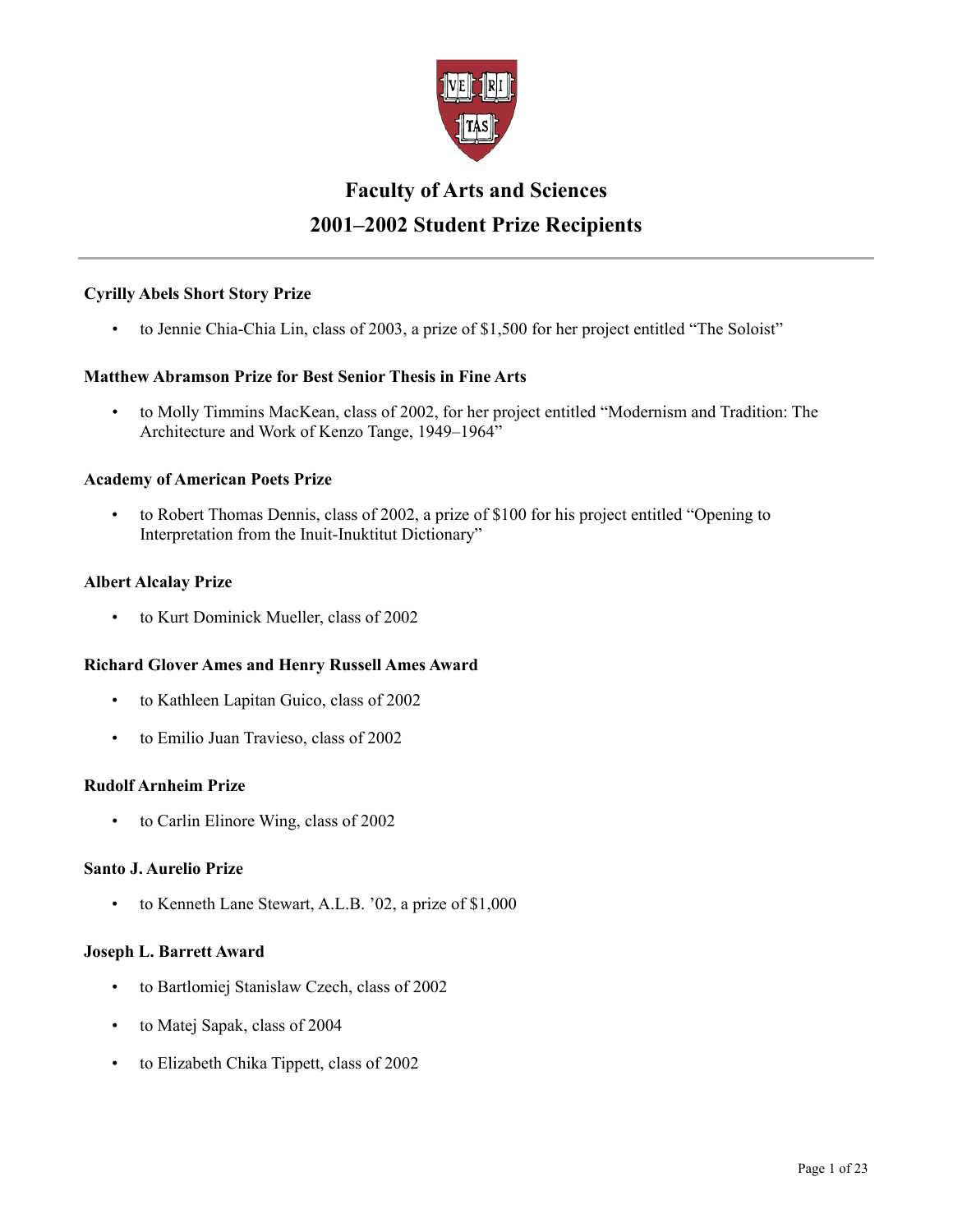#### **Jeremy Belknap Prize**

• to Raluca Ioana Manea, class of 2005, a prize of \$2,000 for her project entitled "Platon et Baudelaire: deux visions possibles sur la structure binaire de l'existence humains"

# **Helen Choate Bell Prize**

- to Angus Robinson Burgin, class of 2002, a prize of \$2,500 for his project entitled "Reconceiving the Outsider: Critics and *The Bostonians*, 1885–1956"
- to Jason Robert Puskar, G4, a prize of \$2,500 for his project entitled "The Guesswork of Knowing: Peirce, Howells, and the Observation of Chance"

## **Lillian Bell Prize in History**

• to Matthew Azriel Rojansky, class of 2002, a prize of \$100

## **Robert T. Benjamin Prize**

• to Daniela Helen Tartakoff, class of 2004, a prize of \$376.66

## **James Gordon Bennett Prize**

• to Stacy Ann Porter, class of 2002, a prize of \$2,303.41 for her project entitled "Production Systems and Welfare Regimes: A Framework for Understanding Women's Employment in the Advanced Economies"

#### **Philo Sherman Bennett Prize**

• to Ting Wang, class of 2002, a prize of \$849.54 for his project entitled "Extrajudicial Mediation of Civil Disputes in China: The Decline of People's Mediation and Institutional Response"

#### **William J. Bingham Award**

• to William Bennett Crockett, class of 2002

# **Bernhard Blume Second-Year Graduate Award**

• to Patrick Fortmann, G2, a prize of \$500

#### **Bernhard Blume Undergraduate Award**

• to Spencer William Wolff, class of 2002, a prize of \$250

# **"The Bohemians" (New York Musicians Club) Prize in Composition**

- to Robert Tatsuo Hasegawa, G1, a prize of \$1,162.14 for his project entitled "Due Corde"
- to Nicholas Paul Vines, G1, a prize of \$1,162.15 for his project entitled "Terminus in Time"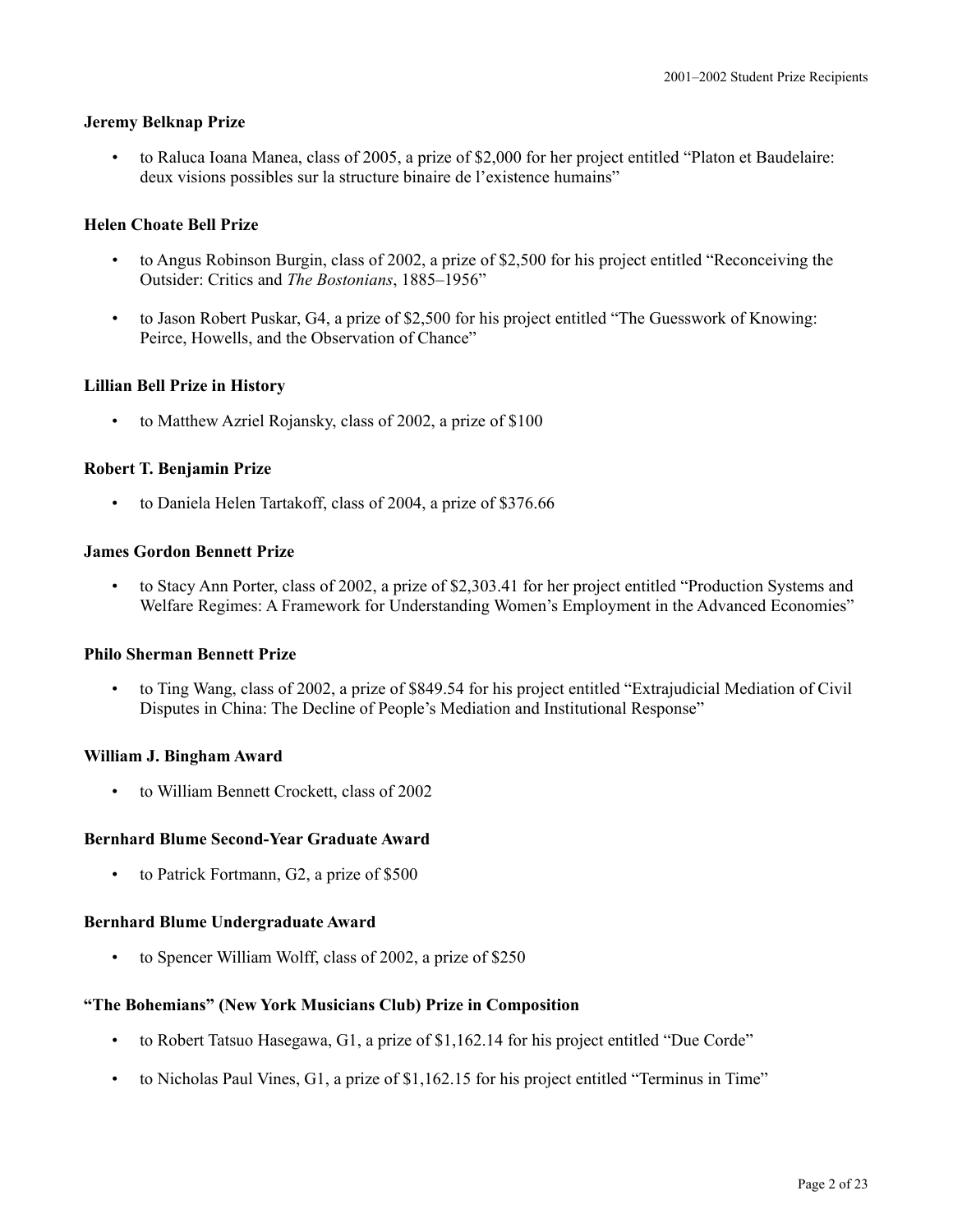#### **Derek Bok Public Service Prize**

- to Stephen Joseph Gendron, CSS '02, a prize of \$1,000
- to Michael Francis Maltese, A.L.B. '02, a prize of \$1,000

# **Francis Boott Prize**

• to Jonathan Michael Wild, G5, a prize of \$250 for his project entitled "Wreath of Stone"

# **Boston Ruskin Club Prize**

• to Dehn Wolcott Henry Gilmore, class of 2002, a prize of \$1,000 for her project entitled "'It Is We Who Gnaw Like the Worm': Ruskin's Influence on the Artistic Understanding of Thomas Hardy"

# **Bowdoin Prize for Graduate Essays in the English Language**

• to Susan Elizabeth Barba, G4, a prize of \$6,000 for her project entitled "Trying to Achieve the Impossible: Lyric Closure in Thomas Hardy's *Winter Words*"

# **Bowdoin Prize for Graduate Composition in Latin**

• to John Kyrin Schafer, G2, a prize of \$2,000

# **Bowdoin Prize for Graduate Essay in the Natural Sciences**

• to Manda Clair Jost, Ph.D. '02, a prize of \$6,000 for her project entitled "Gessner's Hyena and the Telephone Game"

# **Bowdoin Prize for Undergraduate Essays in the English Language**

- to Daniel Arthur Rosenthal, class of 2002, a prize of \$6,000 for his project entitled "Walt Whitman's War"
- to Leah Jane Whittington, class of 2002, a prize of \$6,000 for her project entitled "Milton's Imitation of Virgil and the Rewards of Self-Sacrifice"

# **Bowdoin Prize for Undergraduate Translation into Latin**

• to Zachary Samuel Podolsky, class of 2004, a prize of \$1,000

# **Boylston Prizes for Elocution**

• to Kieran Fitzgerald, class of 2003, a prize of \$300

# **David Steven Braverman Prize**

- to Frederick Kaj Olof Bengtsson, class of 2004, a prize of \$200
- to Sarah Dabney Redmond, class of 2002, a prize of \$250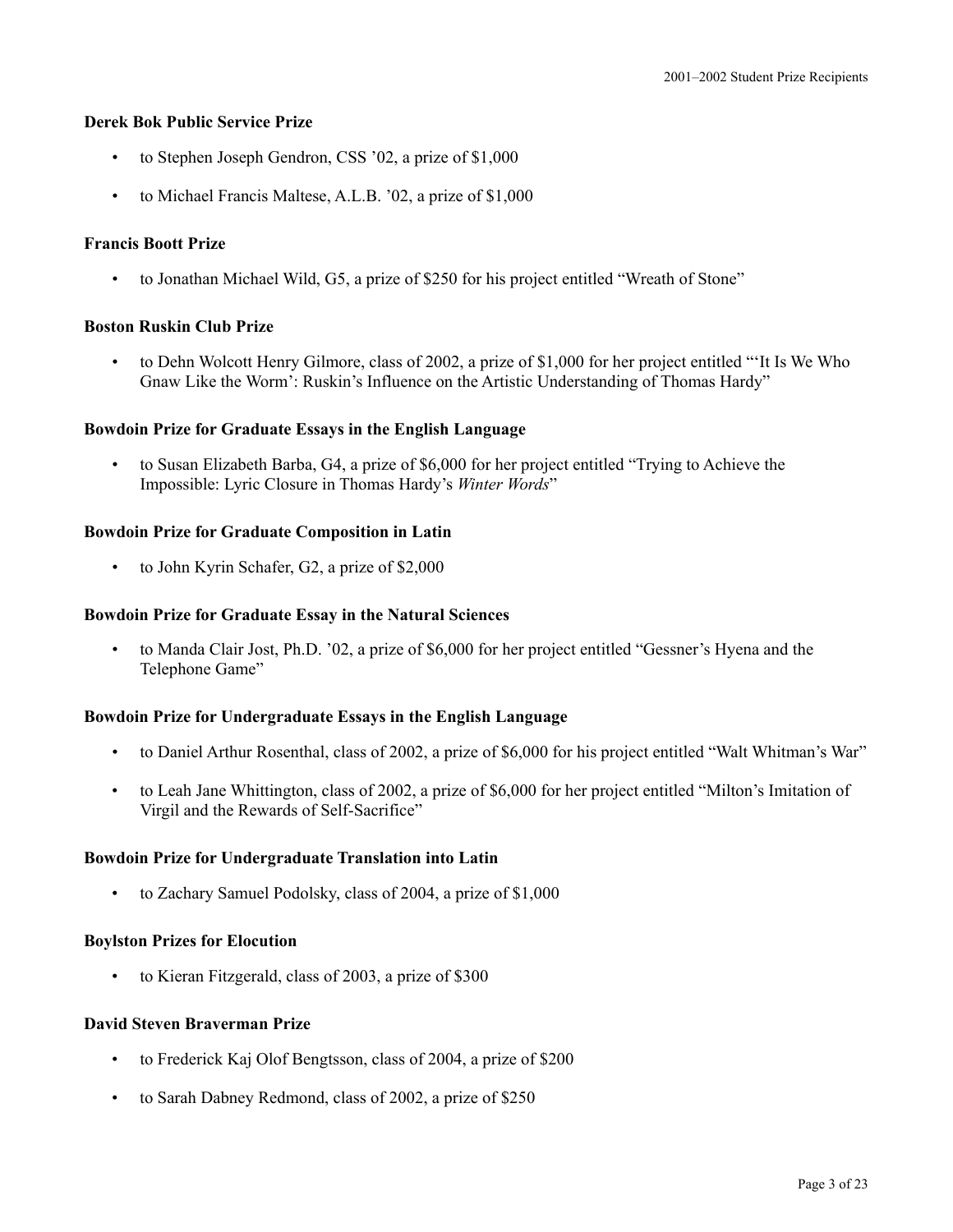## **Le Baron Russell Briggs Commencement Prize**

• to Zayed Muhammed Yasin, class of 2002, a prize of \$500

## **Le Baron Russell Briggs Fiction Prize**

• to Ian Robert MacKenzie, class of 2004, for his project entitled "Sleeps Bright Land"

#### **Le Baron Russell Briggs Honors Thesis in English Prize**

- to Jean Chang Han, class of 2002, a prize of \$2,000
- to David Deren Kornhaber, class of 2002, a prize of \$2,000
- to Christopher Owens Meserole, class of 2002, a prize of \$2,000
- to Emily Nicole Ogden, class of 2002, a prize of \$2,000

## **Le Baron Russell Briggs Traveling Prizes**

- to Milicent Lauren Bennett, class of 2002, a prize of \$2,000
- to Robert Thomas Dennis, class of 2002, a prize of \$2,000
- to Anna Kate Fishko, class of 2002, a prize of \$4,000
- to Vasugi Vani Ganeshananthan, class of 2002, a prize of \$4,000
- to Alexandra Akuginow Haines-Stiles, class of 2002, a prize of \$9,000
- to Lindsay Pendleton Jones, class of 2002, a prize of \$2,000
- to Sonja Renee Nikkila, class of 2002, a prize of \$3,000
- to Antoinette Chinonye Nwandu, class of 2002, a prize of \$3,000
- to Erin Leigh Sheley, class of 2002, a prize of \$2,000
- to Leah Jane Whittington, class of 2002, a prize of \$2,000

#### **Reuben A. Brower Memorial Fund**

to Elizabeth Napier Dewar, class of 2002, a prize of \$25

#### **Francis H. Burr, 1909, Fund**

• to Ryan Michael Fitzgerald, class of 2002, a prize of \$11,266.53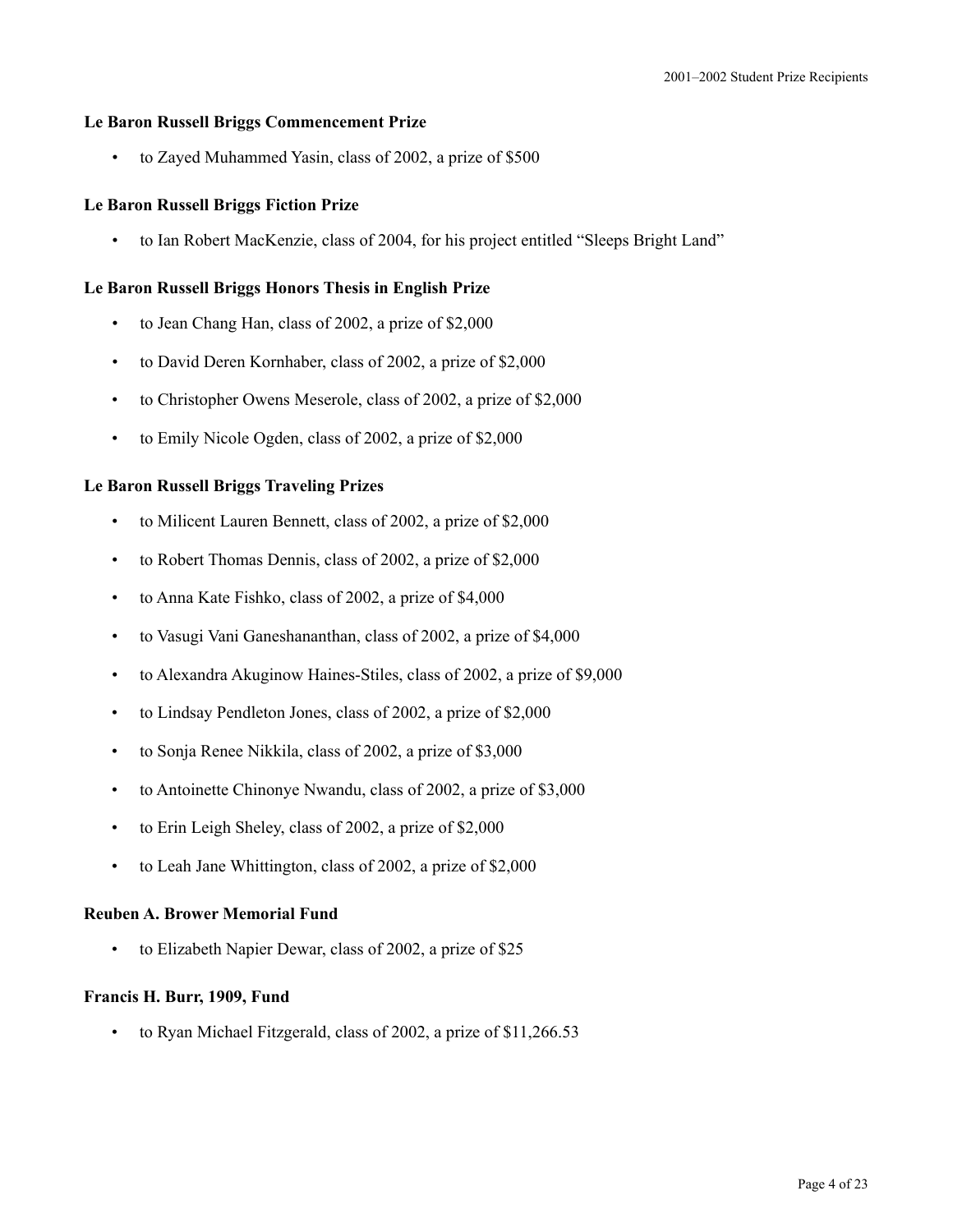# **Edward M. Chase Prize**

• to Christina Lynn Davis, Ph.D. '01, a prize of \$10,000 for her project entitled "Beyond Food Fights: How International Institutions Promote Agricultural Trade Liberalization"

# **David Taggart Clark Prize for the Undergraduate Latin Commencement Oration**

• to Leah Jane Whittington, class of 2002, a prize of \$500

# **Department of the Classics Prizes**

- to Christopher Knight Diamond, class of 2002, a prize of \$100
- to Ann Marie Tigani, class of 2002, a prize of \$100
- to Leah Jane Whittington, class of 2002, a prize of \$100

# **John Clive Prize**

• to Jayne Louisa Rosefield, class of 2002, a prize of \$75 for her project entitled "What Passing Bell? Memorializing Benjamin Britten's *War Requiem*"

## **Colton Award**

• to Sarah Anne Carter, class of 2002, a prize of \$500 for her project entitled "World in Miniature: Sickness, Charity, and Death in Doll Play, 1850–1897"

# **Coolidge Debating Prizes**

- to Allon Shmuel Kedem, class of 2002, a prize of \$2,455.76
- to Steven Chiajon Wu, class of 2002, a prize of \$2,455.76

# **Annamae and Allan R. Crite Prize**

- to Thomas Pier Mancuso, A.L.M. '02, a first-place prize of \$1,000
- to Diciembre Aguilar, A.L.M. '02, a second-place prize of \$750
- to Nini Fung Yip Wong, A.L.M. '02, a second-place prize of \$750

# **Edward Chandler Cumming Prize**

• to Andrew Leren Lynn, class of 2002, a prize of \$2,500 for his project entitled "Reading Bartleby"

# **Louis Curtis Prize**

- to Joyce Cigarroa Keck, class of 2002, a prize of \$200
- to Deirdre Alanna Mask, class of 2002, a prize of \$200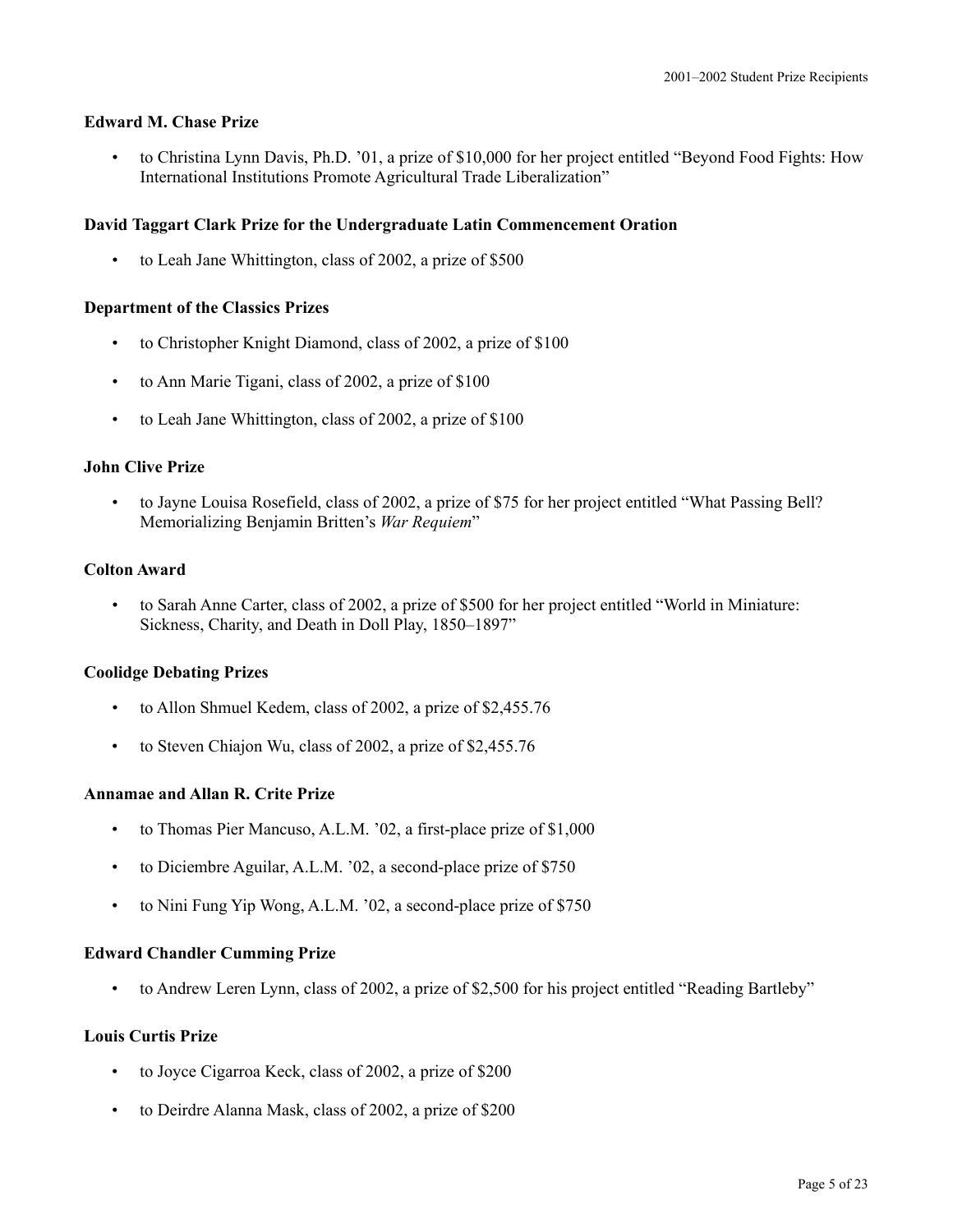## **Mack I. Davis II Harvard College Prize**

• to Gerald Lamar Williams, class of 2003

## **Dean's Prize for Outstanding A.L.M. Thesis**

- to Elise Madeleine Ciregna, A.L.M. '02, a prize of \$1,000
- to Michelle Lynn Condlin, A.L.M. '02, a prize of \$1,000
- to Daniel Friedlander, A.L.M. '02, a prize of \$750
- to Joanne Markow, A.L.M. '02, a prize of \$1,000
- to Ellen Patricia Merrill, A.L.M. '02, a prize of \$1,000
- to Linda Hime Newberry, A.L.M. '02, a prize of \$750

# **David Herbert Donald Prize**

• to Timothy Fohs Sohn, class of 2002, a prize of \$500

#### **Louise Donovan Award**

- to Kate Anne Agresta, class of 2002, a prize of \$500
- to Marvin Curtis Pittman, class of 2002, a prize of \$500

## **Robert E. Dressler Traveling Grant**

• to Natalia Alexandra Truszkowska, class of 2004, a prize of \$2,000

#### **Dudley House Book Prize**

• to Ducan McMennamee Smith-Rohrberg, class of 2002, a prize of \$100

#### **Dunster House Fiftieth Anniversary Prize**

- to Melissa Helena Coleman, class of 2002
- to Vanessa Giselle Henke, class of 2002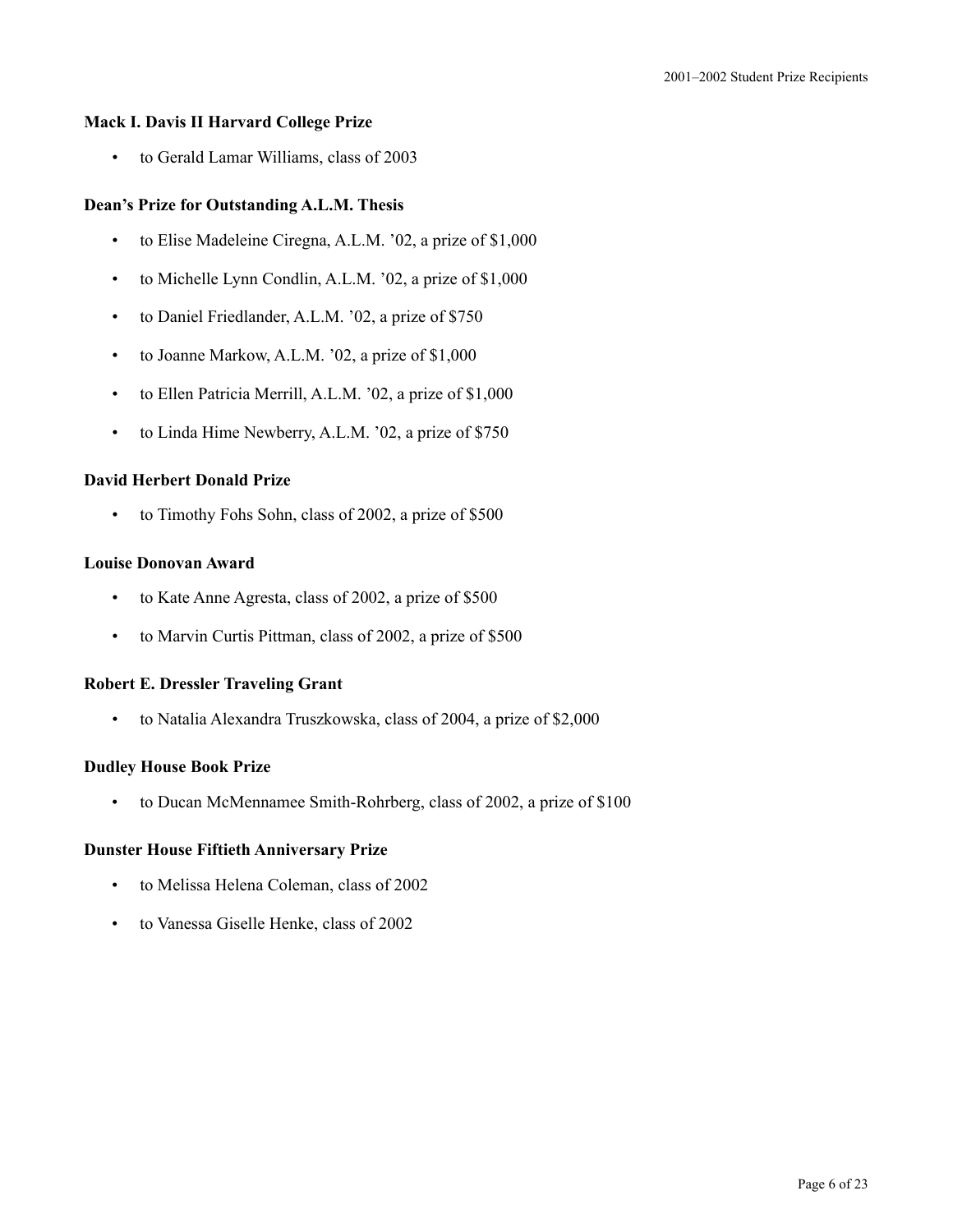# **Edward Eager Memorial Fund Prize**

- to Robert Thomas Dennis, class of 2002, a prize of \$2,000 for his project entitled "The Lazy Eye"
- to Anna Kate Fishko, class of 2002, a prize of \$2,000 for her project entitled "The Deep End"
- to Vasugi Vani Ganeshananthan, class of 2002, a prize of \$2,000 for her project entitled "Love Marriage"
- to Angela Mi Young Hur, class of 2002, a prize of \$2,000 for her project entitled "Retreat"
- to Kristopher Albert Kelly, class of 2002, a prize of \$2,000 for his project entitled "The Trench"
- to Birgit Porbjorg Ingrid Larsson, class of 2004, a prize of \$2,000 for her project entitled "Moon Lake"
- to Erica Bussey Levy, class of 2002, a prize of \$2,000 for her project entitled "Chase"
- to Elizabeth Ann Phang, class of 2002, a prize of \$2,000 for her project entitled "The Glass Walkway"
- to Audrey Rochelle Walton, class of 2003, a prize of \$2,000 for her project entitled "Allegory"

#### **John Petersen Elder Prize**

- to Alexander Daniel-Joseph Healy, class of 2002, a prize of \$50
- to Tyken Cheng Hsieh, class of 2002, a prize of \$50

#### **Ralph Waldo Emerson Prize**

• to Natasha Miller Pasternack, class of 2003, a prize of \$75 to be expended on books for her project entitled "Riding Outside the Sphere: The Call for Female Independence in Frances Williard's *A Wheel Within a Wheel*"

#### **Ethnic Studies Thesis Prize**

• to Ashley Anderson Kircher, class of 2002, a prize of \$1,500 for her project entitled "From Church to Casion: An Ethnographic Study of Native American Identity at the Laguna Pueblo"

#### **Extension School Commencement Speaker Prize**

• to Linda Hime Newberry, A.L.M. '02, a prize of \$500

## **John P. Fadden Award**

- to Javier Asis Lopez, class of 2002
- to Hilary Shaw Walton, class of 2002

#### **Timothy Faron Memorial Fund for Music**

• to Gregory Clifton Padgett, class of 2002, a prize of \$25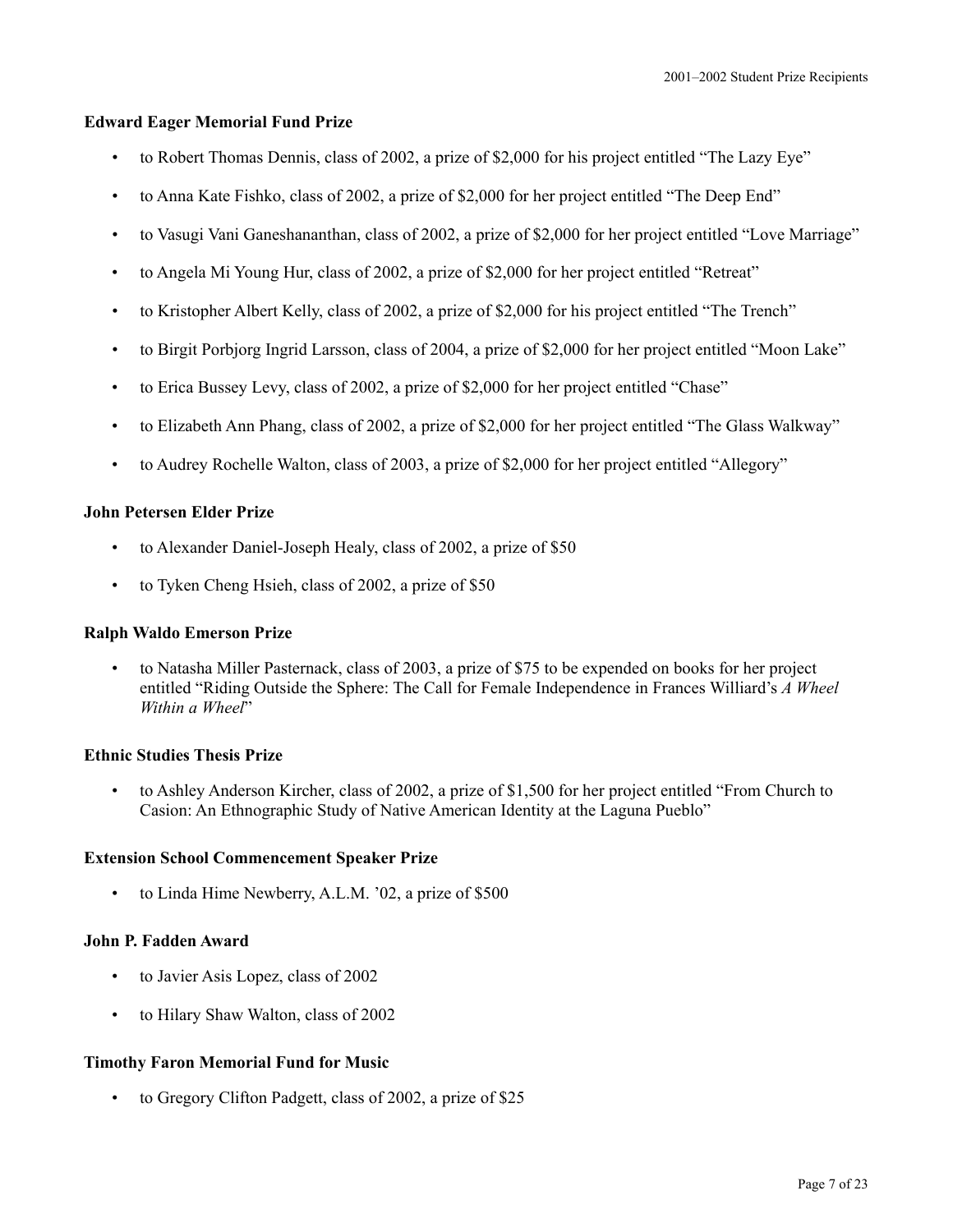## **Captain Jonathan Fay Prize**

- to Susie Yi Huang, class of 2002, a prize of \$5,000 for her project entitled "Signal Interferences from Turbulent Spin Dynamics in Solution NMR Spectroscopy"
- to Andrew Leren Lynn, class of 2002, a prize of \$5,000 for his project entitled "Reading Bartleby"

# **William Scott Ferguson Prize**

• to Nathan Katz Burstein, class of 2004, a prize of \$500

# **Edward L. Fireman Award**

• to Saurabh Jha, Ph.D. '02

# **Eric Firth Prize**

• to Mari M. Calder, class of 2002, a prize of \$2,004.36 for her project entitled "Achieving Power without Power? The Politics of Japanese Immigrant Policy in Comparative Perspective"

# **Howard T. Fisher Prize**

• to Yue Wu, DDes '02, for his project entitled "Modeling the density distribution pattern of urban Shanghai in concern with complexity of accessibility within a field with multiple urban centers of varied density values"

# **Franklin Ford Award**

- to Gretchen Rita Passe, class of 2004, a prize of \$50
- to Andrew Noble Sodroski, class of 2004, a prize of \$50

# **William Plummer French Prize**

• to Marques Jerard Redd, class of 2004

# **Sophia Freund Prize**

• to Stephen Edward Sachs, class of 2002, a prize of \$1,000

# **Paul Revere Frothingham Scholarship Prize**

• to Trevor Stephen Cox, class of 2002, a prize of \$7,875.29

# **Albert M. Fulton, Class of 1897, Prize**

• to Alexander Bernard Horowitz, class of 2002, for his project entitled "An Analysis of Recidivism in Suffolk County"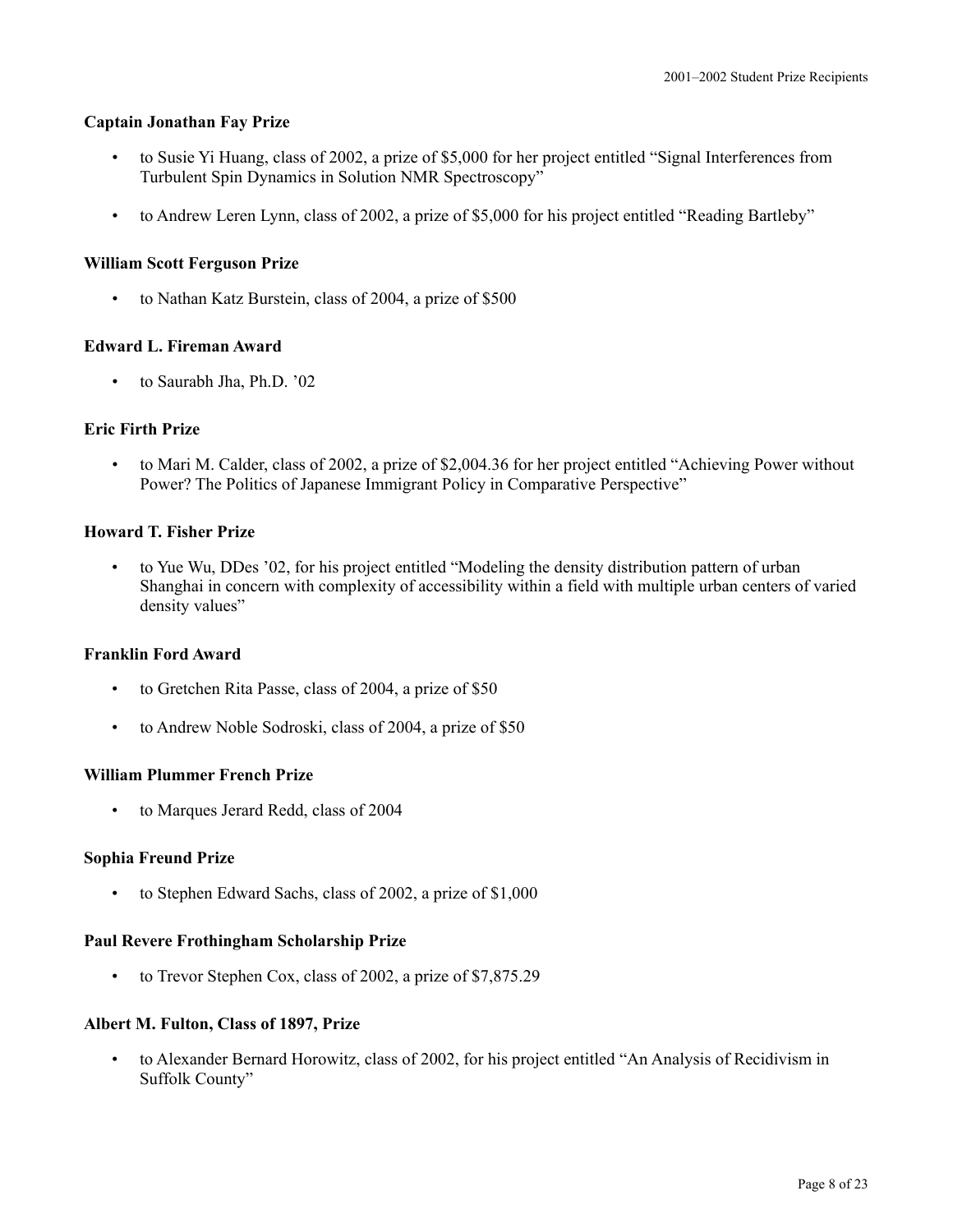## **Lloyd McKim Garrison Prize**

• to Anton Vadimovich Yakovlev, class of 2004, a prize of \$1,000 for his project entitled "Counterpoints: A Group of Poems"

## **Carroll F. Getchell Manager of the Year Award**

• to Masafumi James Hoshino, class of 2002

# **Leo Goldberg Prize in Astronomy**

- to Matthew Peter Rigazio, class of 2003, a prize of \$600 for his project entitled "X-Ray Emission Spectra of Hydrogenic Ions Induced in Charge Transfer Collisions"
- to Karin Marie Sandstrom, class of 2002, a prize of \$1,000 for her project entitled "Dynamical Masses of Hot White Dwarfs"

## **Gertrude and Maurice Goldhaber Prize**

- to Nathaniel Sean Bowden, G4
- to Jiri Josef Ladislau Vanicek, G4

## **Richard Harris Gottesman Award**

- to Diego Arambula, class of 2002
- to Maureen Broughton Shannon, class of 2002

# **Graduate English Commencement Oration Prize**

to Avery Weld Gardiner, J.D. '02, a prize of \$500

#### **Kate and Max Greenman Prize**

- to Ya'ir Gideon Aizenman, class of 2005
- to Eric Matthew Chesin, class of 2002
- to Matthew Sang Moon, class of 2005
- to Martin Louis Roth, class of 2004

## **David J. Hanson Award**

- to Kyle Piontkowski Egan, class of 2002
- to Alana Elizabeth Murphy, class of 2002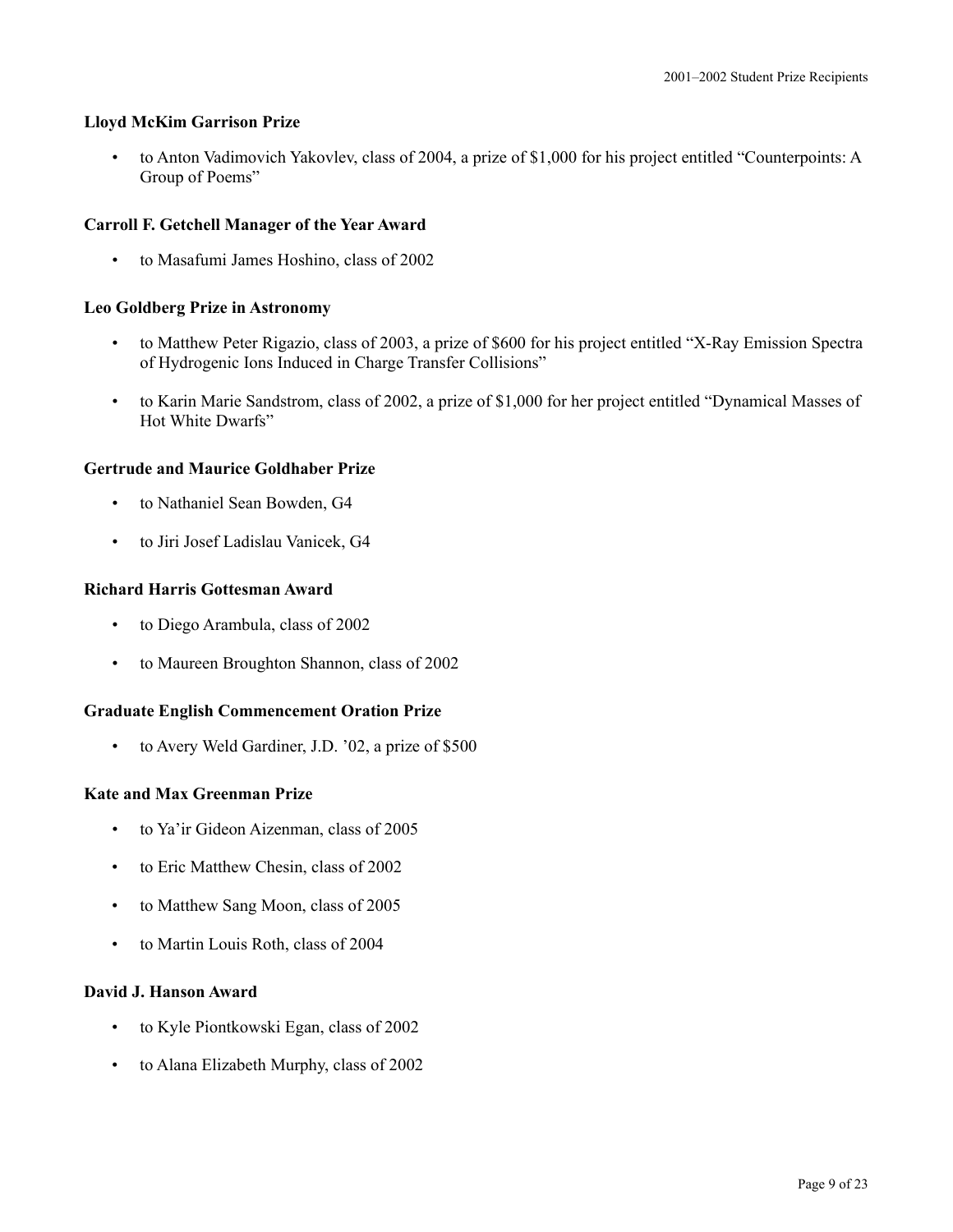## **Seymour E. and Ruth B. Harris Dunster House Prize**

• to Andre Damian Williams, class of 2002, a prize of \$500

## **Seymour E. and Ruth B. Harris Prize for Honors Thesis in Economics**

• to Benjamin Edelman, class of 2002, a prize of \$3,716.77 for his project entitled "The Effect of Editorial Discretion Book Promotion on Sales at Amazon.com"

#### **Seymour E. and Ruth B. Harris Prize for Honors Thesis in the Social Sciences**

• to Alexander Patrick Nyren, class of 2002, a prize of \$3,716.77 for his project entitled "When Is it Rational to Play Tit-for-Tat? Iterated Admissibility and the Infinitely Repeated Prisoner's Dilemma"

## **Harvard College Women's Leadership Award**

• to Laura Elizabeth Clancy, class of 2002, a prize of \$500

## **Harvard Monthly Prize**

to Elizabeth Ann Phang, class of 2002, a prize of \$500

## **Harvard-Radcliffe Foundation for Women's Athletics Award**

• to Natalia Chong Berry, class of 2002

#### **Roger Conant Hatch Prizes for Lyric Poetry**

• to Lucy Barrett Ives, class of 2003, a prize of \$50 for her project entitled "At Table"

#### **Clemens Herschel Prize**

• to Craig Douglas May, class of 2002, a prize of \$200

#### **Department of History Junior Essay Prize**

- to Rachel Elisa Brodin, class of 2003, a prize of \$100
- to Nathan Raoul Perl-Rosenthal, class of 2004, a prize of \$100
- to Anne Mary Skrodzki, class of 2003, a prize of \$100
- to Richard Charles Worf, class of 2003, a prize of \$100

# **Department of History Prize**

• to Stephen Edward Sachs, class of 2002, a prize of \$100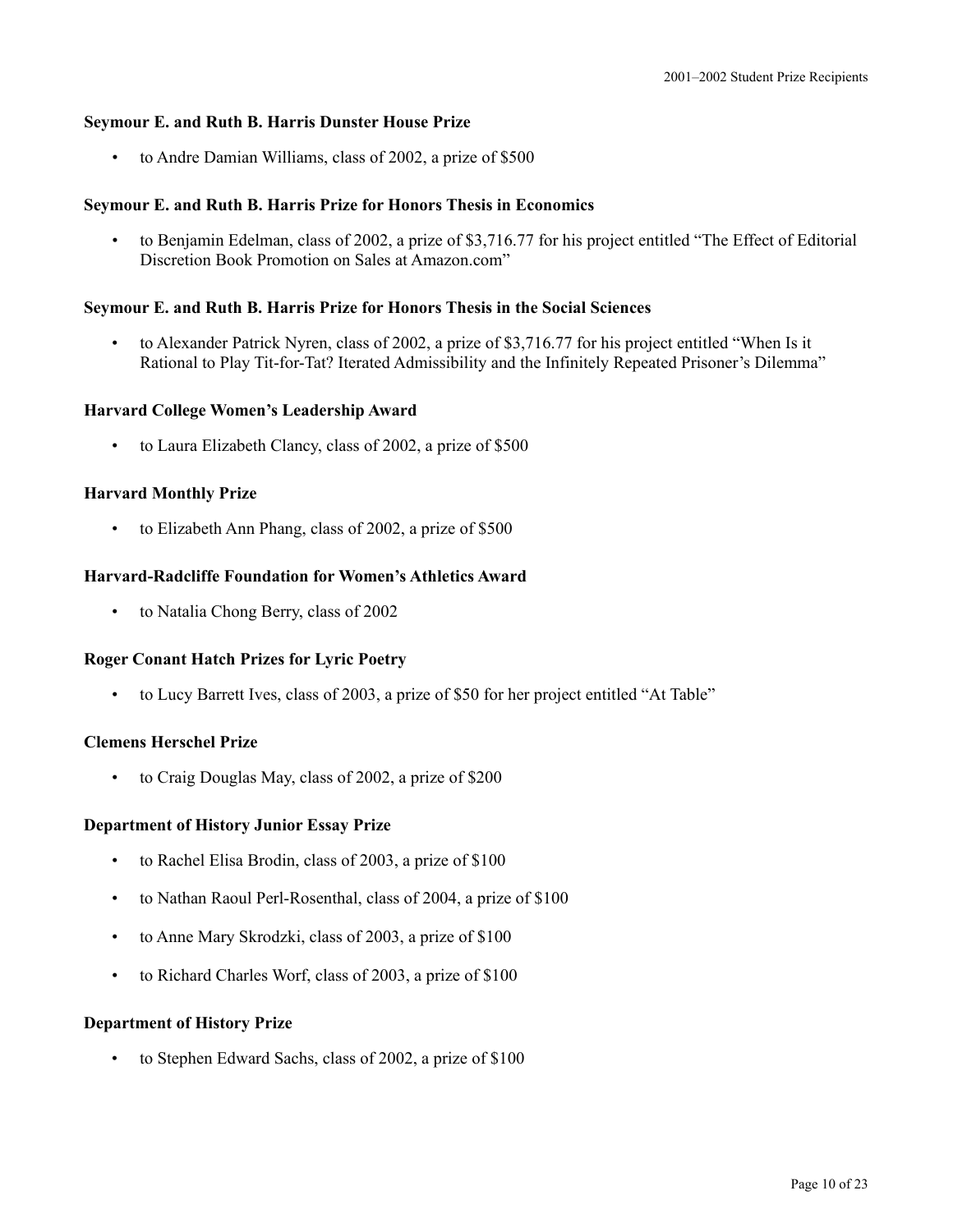## **Philip Hofer Prize for Collecting Books or Art**

- to Katharine Kristina Olson, G2, a first-place prize of \$1,000 for her project entitled "Books about Wales and in Welsh"
- to Michael Ross Canfield, G3, a second-place prize of \$500 for his project entitled "Books on the Influence and Inspiration of Entomology"
- to Trevor Stephen Cox, class of 2002, a second-place prize of \$500 for his project entitled "Philately Speaking"

## **Thomas Temple Hoopes Prize**

- to Rachel Elizabeth Ahern, class of 2002, a prize of \$2,500 for her project entitled "'An evil and shameful return hast thou planned': The [nostos] of Medea in *Argonautica 4*"
- to Miriam Rachel Asnes, class of 2002, a prize of \$2,500 for her project entitled "'My Rights Don't Just Come on Me': Palestinian Israeli Women Negotiating Identity"
- to William George Bain, class of 2002, a prize of \$2,500 for his project entitled "Wind-Induced Systematic Error in the Closed Dynamic Chamber Soil Respiration Method"
- to Pavan Kasi Bendapudi, class of 2002, a prize of \$2,500 for his project entitled "Association Properties of the SecYEG and SecA Translocase Components from *B. subilis* and *T. maritima*"
- to Wenya Linda Bi, class of 2002, a prize of \$2,500 for her project entitled "Molecular Profile of Selective Vulnerability in Huntington's Disease"
- to Jesse Dean Billett, class of 2001, a prize of \$2,500 for his project entitled "A Newly Identified Thirteenth-Century Franciscan Antiphoner"
- to Benton Brooks Bodamer, class of 2002, a prize of \$2,500 for his project entitled "Toad Trip: Shamanic Transformation, Rain Divination, and the Role of Toads in Pre-Columbian and Modern Mesoamerican Ritual"
- to Alexis George Burgess, class of 2002, a prize of \$2,500 for his project entitled "Making Something Out of Nothing"
- to Peter Jinwu Chung, class of 2002, a prize of \$2,500 for his project entitled "Reading between the Signs: The Politics of Deaf and Hearing Identity between the Deaf and the Hearing Worlds"
- to Christopher Wheeler Cox, class of 2002, a prize of \$2,500 for his project entitled "Declining German America: German-Language Humor Writing and the Disappearance of an Ethnic Group"
- to Trevor Stephen Cox, class of 2002, a prize of \$2,500 for his project entitled "Edward Bates, the Civil War, and the Legal Mind of the Lincoln Administration"
- to Robert Thomas Dennis, class of 2002, a prize of \$2,500 for his project entitled "The Lazy Eye"
- to Ross Gregory Douthat, class of 2002, a prize of \$2,500 for his project entitled "The Subversive Reactionary: Rider Haggard's Unimperial Fiction"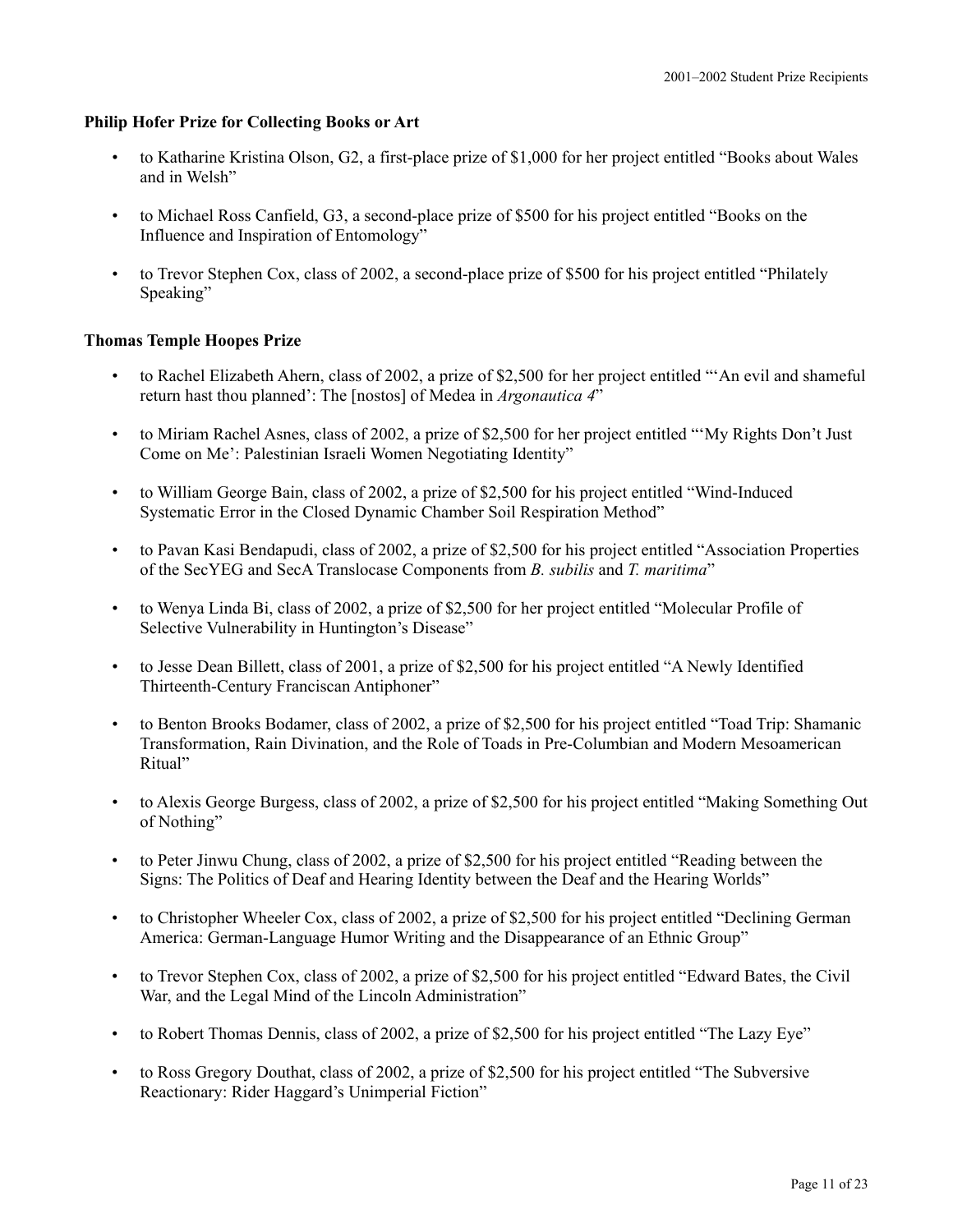- to Benjamin Edelman, class of 2002, a prize of \$2,500 for his project entitled "The Effect of Editorial Discretion Book Promotion on Sales at Amazon.com"
- to Margaret Ward Elias, class of 2002, a prize of \$2,500 for her project entitled "The Fate of the Fieldnote"
- to Jonathan Isaac Flombaum, class of 2002, a prize of \$2,500 for his project entitled "The Evolution of Guesstimating: Spontaneous Representations of Large Numbers in a Nonhuman Primate"
- to John Norton Friedman, class of 2002, a prize of \$2,500 for his project entitled "Market Timing in Mergers: Theory and Evidence"
- to John Michael Gansner, class of 2002, a prize of \$2,500 for his project entitled "Characterization of the Second DNase I Hypersensitive Site in the Murine Interferon-Gamma (IFNγ) Gene"
- to Adriane Hunsberger Gelpi, class of 2002, a prize of \$2,500 for her project entitled "Experimental Space and the Problem of Double Consciousness in Turn of the Century Boston"
- to Michael Gerber, class of 2002, a prize of \$2,500 for his project entitled "Harry Austryn Wolfson: The Personal Struggles and Intellectual Projects of a Jewish Immigrant at Harvard"
- to Melissa Myra Gniadek, class of 2002, a prize of \$2,500 for her project entitled "Divisions of a Separating World: Community in the Composite Novel"
- to Jean Chang Han, class of 2002, a prize of \$2,500 for her project entitled "The Delmas Treason Trial: Lyric Song, Legal Rhetoric, and Treason Law in Apartheid South African"
- to Vanessa Giselle Henke, class of 2002, a prize of \$2,500 for her project entitled "Characterization of ChaK2, a Putative Mammalian Ion Channel and Kinase"
- to Susie Yi Huang, class of 2002, a prize of \$2,500 for her project entitled "Signal Interferences from Turbulent Spin Dynamics in Solution NMR Spectroscopy"
- to Jeremy Chao-Yen Hwang, class of 2002, a prize of \$2,500 for his project entitled "Femtosecond Laser-Induced Damage for Micromachining of Transparent Materials"
- to Benjamin Wanlass Jarvis, class of 2002, a prize of \$2,500 for his project entitled "Transworld Identity's Counterpart"
- to Sara Brooks Johnstone, class of 2002, a prize of \$2,500 for her project entitled "Age and Culture: An Analysis of Cognitive Reasoning Strategies in Relation to Attitudes toward the Elderly between Chinese and Americans"
- to Yuni Kim, class of 2002, a prize of \$2,500 for her project entitled "Phonological Features: Privative or Equipollent?"
- to David Deren Kornhaber, class of 2002, a prize of \$2,500 for his project entitled "Down"
- to Mekhala Krishnamurthy, class of 2002, a prize of \$2,500 for her project entitled "In the Shadow of the State, in the Shade of a Tree: The Politics of the Possible in Rural Gujarat"
- to Erica Bussey Levy, class of 2002, a prize of \$2,500 for her project entitled "Disquiet"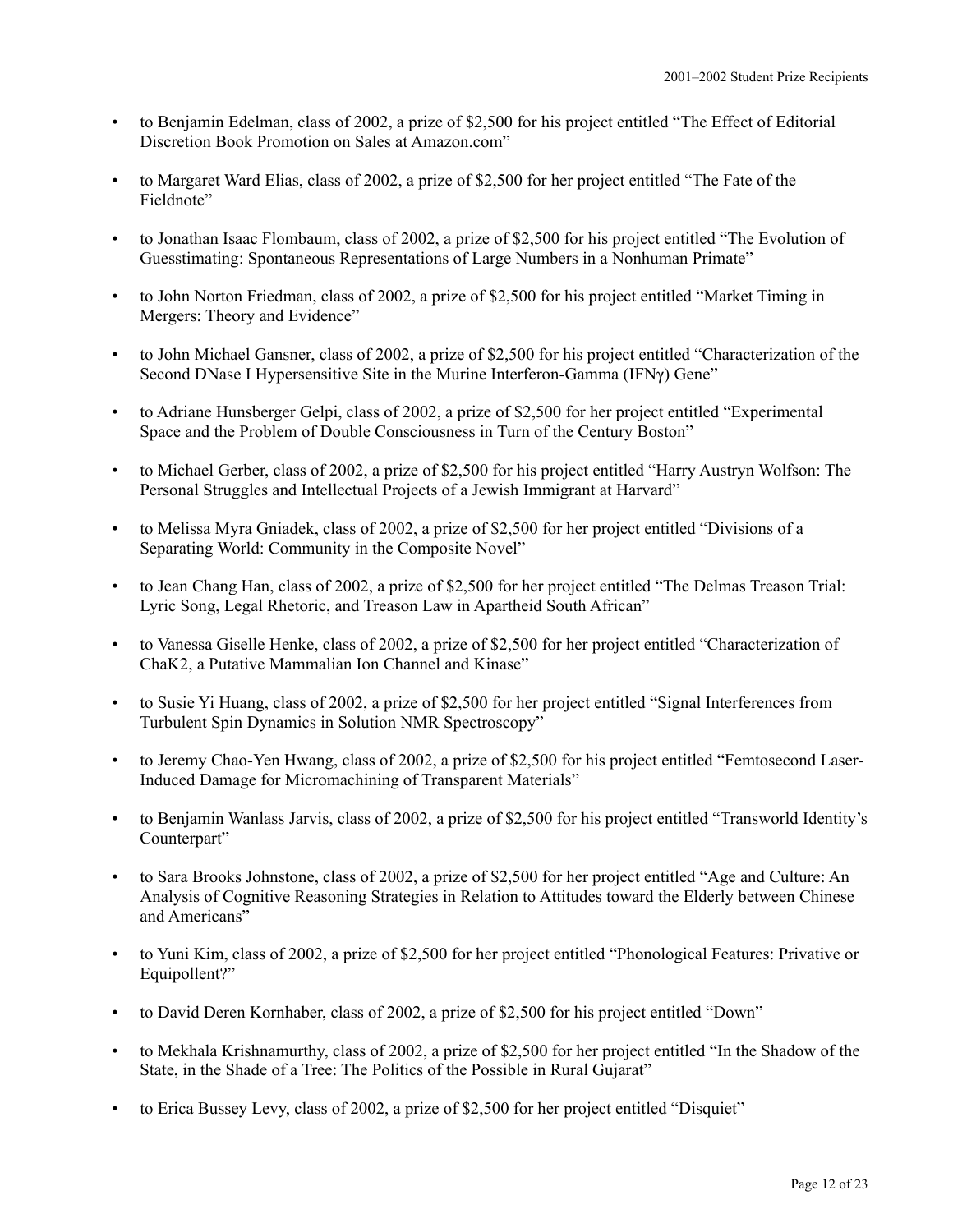- to Conor Michael Liston, class of 2002, a prize of \$2,500 for his project entitled "Self-Recognition, Languages, and the Origins of Long-Term Event Memory"
- to Alexis Jane Loeb, class of 2002, a prize of \$2,500 for her project entitled "Trial and Erreur: The Cases of Robert Brasillach and Ezra Pound in Their National Contexts"
- to Lawrence Stephen Long, class of 2002, a prize of \$2,500 for his project entitled "Psychopathic Personality and Affect in a Non-Incarcerated Sample"
- to Kathy Wei-Ya Lu, class of 2002, a prize of \$2,500 for her project entitled "Behind the Curtain: Classical Japanese Dance and the Iemoto Seido"
- to Andrew Leren Lynn, class of 2002, a prize of \$2,500 for his project entitled "Reading Bartleby"
- to Christopher Owens Meserole, class of 2002, a prize of \$2,500 for his project entitled "The Unsignified Self: Body and Text in J. M. Coetzee's *Life and Times of Michael K* and William Faulkner's *Light in August*"
- to Shanthi Kommi Naidu, class of 2002, a prize of \$2,500 for her project entitled "Beyond Valence: An ERP Investigation of How Arousal of Stimuli Moderates Biased Memory Processing in Major Depression"
- to Alec Justin Nevala-Lee, class of 2002, a prize of \$2,500 for his project entitled "Amphiaraus Revenant: A Hero's Return from the Dead in Poetry and Cult"
- to Alexander Patrick Nyren, class of 2002, a prize of \$2,500 for his project entitled "When Is it Rational to Play Tit-for-Tat? Iterated Admissibility and the Infinitely Repeated Prisoner's Dilemma"
- to Emily Nicole Ogden, class of 2002, a prize of \$2,500 for her project entitled "Road into the Hollow"
- to Tetsuro Onitsuka, class of 2002, a prize of \$2,500 for his project entitled "Why Do Japanese Executives Work So Hard? The Intra-Firm Tournament as an Incentive Mechanism in Japan"
- to Sue Kyon Paik, class of 2002, a prize of \$2,500 for her project entitled "Stalling Stereotype Threat: The Effects of Intervention"
- to Parag Abishek Pathak, class of 2002, a prize of \$2,500 for his project entitled "Portfolio Choice, Uncertainty Aversion, and Limited Diversification"
- to Robert Roger Porter, class of 2002, a prize of \$2,500 for his project entitled "Natural Law and the Natural Man: The Moral and Political Thought of C. S. Lewis"
- to Matthew Azriel Rojansky, class of 2002, a prize of \$2,500 for his project entitled "A Delicate Balance: The Politics of Post-Stalin Reform in Amnesties for Nazi War Criminals and Their Soviet Collaborators"
- to Svetlana Rukhelman, class of 2002, a prize of \$2,500 for her project entitled "Unseen, Unheard, Unspoken: Epiphanies and Authorial Self-Revelation in the Short Stories of Isaac Babel"
- to Stephen Edward Sachs, class of 2002, a prize of \$2,500 for his project entitled "The 'Law Merchant' and the Fair Court of St. Ives, 1270–1324"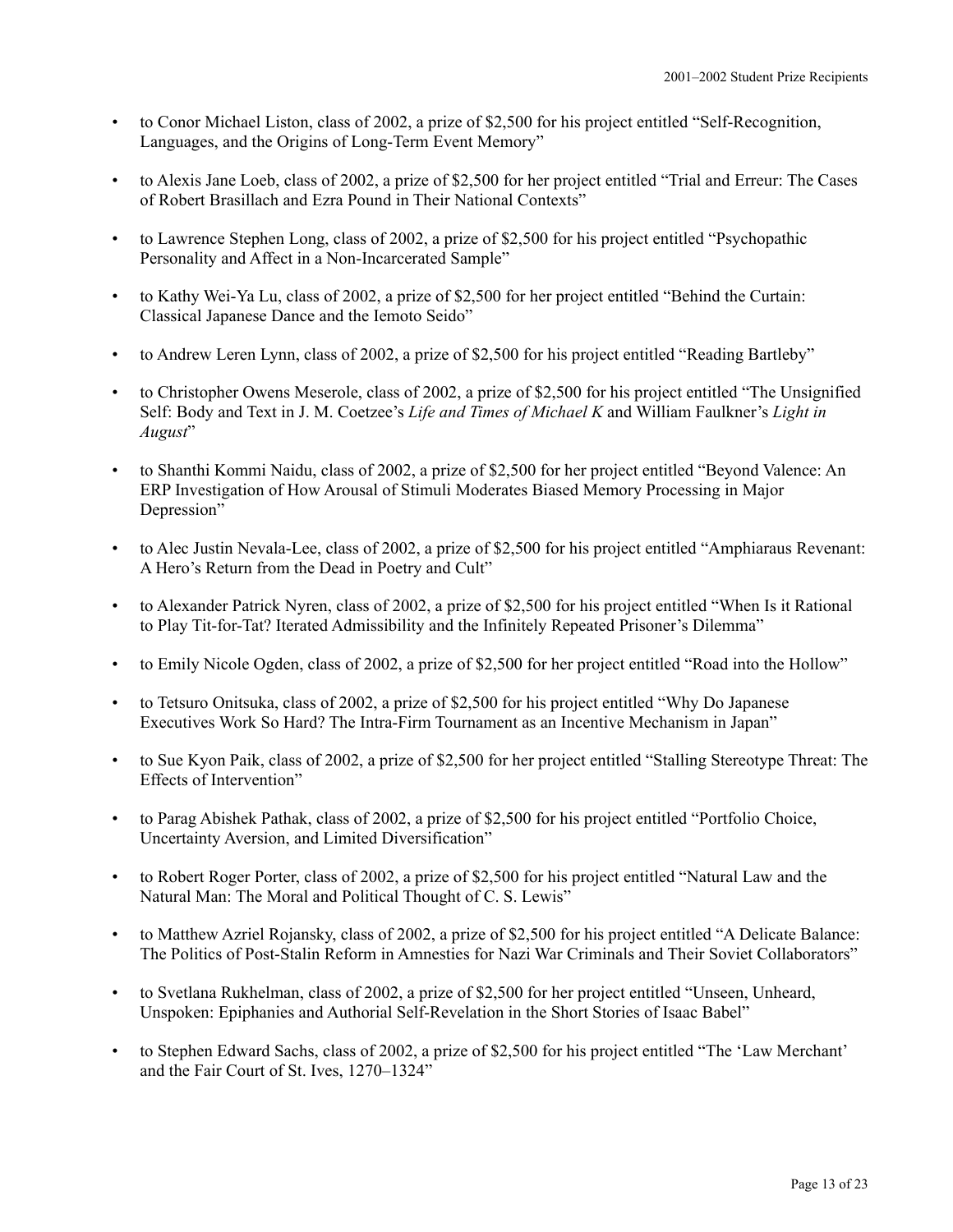- to Erik Bertil Sandegard, class of 2002, a prize of \$2,500 for his project entitled "Going Home: Two Japanese Writers and Their Search for Identity"
- to Abby Lynn Schlatter, class of 2002, a prize of \$2,500 for her project entitled "Chocked by the Weeds of Domesticity: Inserting Edith Summers Kelley into American Feminist Thought"
- to Elena Syd Schoenberger, class of 2002, a prize of \$2,500 for her project entitled "HIV Nef Dysregulates Chemotaxis and Chemokine Signaling in T Lymphocytes"
- to Katherine Elizabeth Sharaf, class of 2002, a prize of \$2,500 for her project entitled "Effects of Herbivory on Size, Flowering, Pollination, and Fitness of *Ipomopsis aggregate*"
- to Brian Alden Shillinglaw, class of 2002, a prize of \$2,500 for his project entitled "Epistemological Change and the Development of Capitalist Agriculture in Eighteenth-Century England"
- to Jillian Shulman, class of 2002, a prize of \$2,500 for her project entitled "The Poet's Place: The Search for Identity in the Works of Xi Chuan and Yu Jian"
- to Timothy Fohs Sohn, class of 2002, a prize of \$2,500 for his project entitled "A Flawed Utopia: Old Harbor Village and the Origins of Public Housing in Boston, 1933–1944"
- to Geoffrey Adam Starks, class of 2002, a prize of \$2,500 for his project entitled "Forty Acres and a Lexus? The Present-Day Case for Black Reparations"
- to Hallam Stevens, class of 2002, a prize of \$2,500 for his project entitled "Symmetry, Aesthetics, Accelerators: The Roles of Fundamental Physics in (Post-)Modern Society"
- to Ian Alan Tomb, class of 2002, a prize of \$2,500 for his project entitled "Emotion and Decision-Making: A Critical Test of the Somatic Marker Hypothesis"
- to Sarah S. Tsien, class of 2002, a prize of \$2,500 for her project entitled "What We Get Is Small Change: An Economic and Anthropological Analysis of Microcredit in Two Villages of Southwest China"
- to John Chia-An Tsou, class of 2002, a prize of \$2,500 for his project entitled "Small Pool Expression Screening for Maternal Genes Involved in Early Embryogenesis"
- to Melissa Hoffman Tukey, class of 2002, a prize of \$2,500 for her project entitled "The Effect of LRP on APP Processing: Implications for Alzheimer's Disease"
- to Gernot Wagner, class of 2002, a prize of \$2,500 for his project entitled "Counting Trees: Towards an Economic Criterion for Sustainability"
- to Jennifer Spieler Wagner, class of 2001, a prize of \$2,500 for her project entitled "Making Sex Work: Exploring the Legitimacy of Commercial Sex"
- to William Joshua Wailand, class of 2002, a prize of \$2,500 for his project entitled "Transporting Arctic Energy Resources: An Evaluation of Alternative Alaskan Natural Gas Pipeline Routes"
- to Daniel Louis Kanef Yamins, class of 2002, a prize of \$2,500 for his project entitled "Structural Organization Theory: A New Approach to Modeling Complex Systems"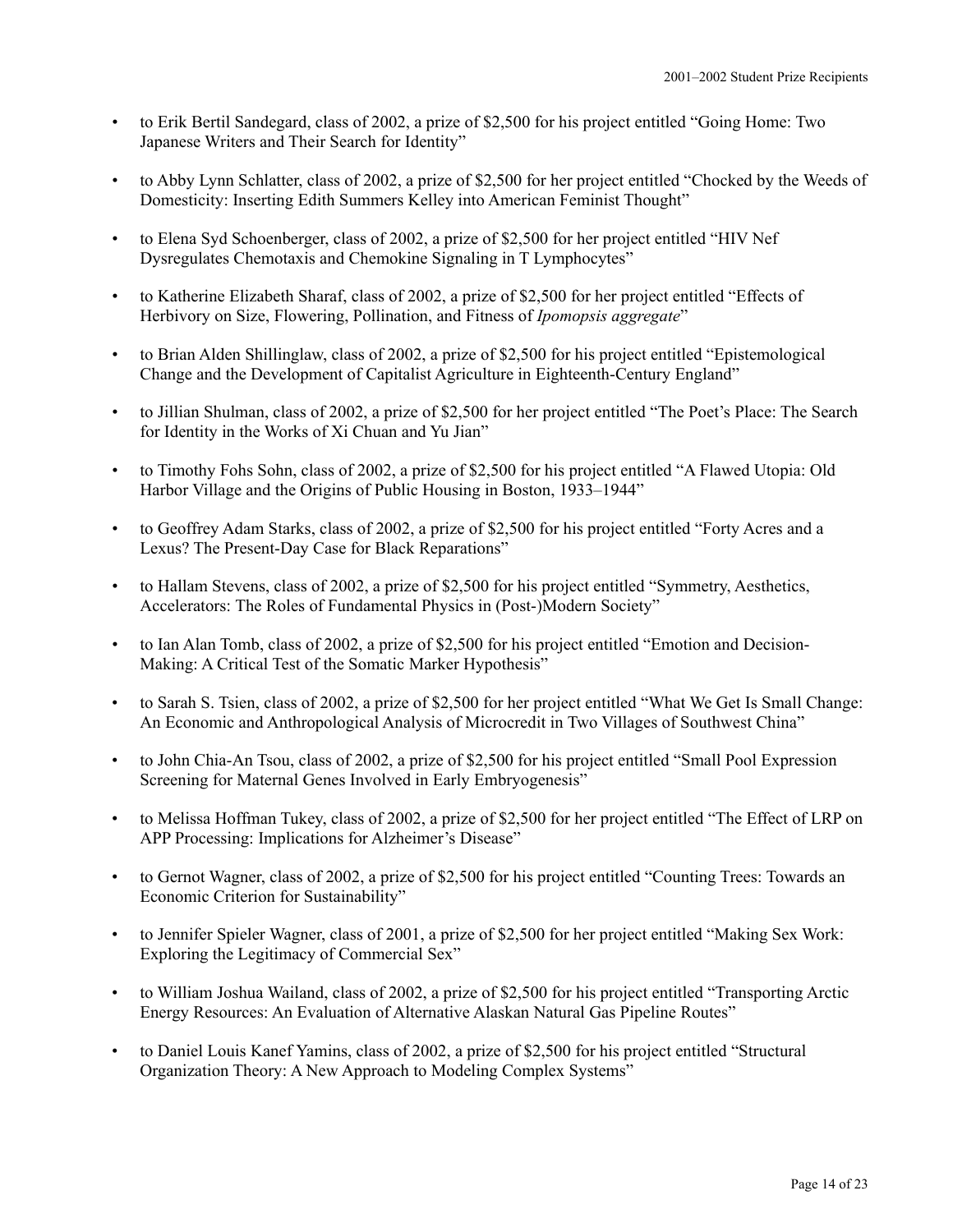• to Narie J. Yoo, class of 2002, a prize of \$2,500 for her project entitled "The Identification of Genes Involved in the Development of *Streptomyces coelicolor*"

# **Charles Edmund Horman Prize**

• to Reema Rajbanshi, class of 2003, a prize of \$1,800

# **John B. Imrie Memorial Award**

• to Daniel Benjamin Jacob Droller, class of 2002

# **Caroline Isenberg Award**

- to Karin Jane Alexander, class of 2002
- to David Modigliani, class of 2002

# **Howard Mumford Jones Prize**

• to Catherine Josephine Frances Toal, Ph.D. '01

# **John V. Kelleher Prize**

- to Jean Chang Han, class of 2002, a prize of \$50
- to Daniel Arthur Rosenthal, class of 2002, a prize of \$50

# **George Arthur Knight Prize**

- to Christopher Jon Honett, G1, a prize of \$1,464.84 for his project entitled "Three Deaths in a Cambridge Museum"
- to Christopher Michael Trapani, class of 2002, a prize of \$1,464.83 for his project entitled "History by Moonlight"

# **Korean War Memorial**

to Michelle Kuo, class of 2003, a prize of \$100

# **Lawrence Lader Prize in Expository Writing**

• to Josiah Porter Child, class of 2005, for his project entitled "Call Me Israel: Wrestling with God in Philip Roth's *The Conversion of the Jews*"

# **Newbold Rhinelander Landon Memorial Scholarship Prize**

- to Larissa Rachel Chernock, class of 2002, a prize of \$16,853.69
- to Peter Alfred O'Connell, class of 2003, a prize of \$16,853.69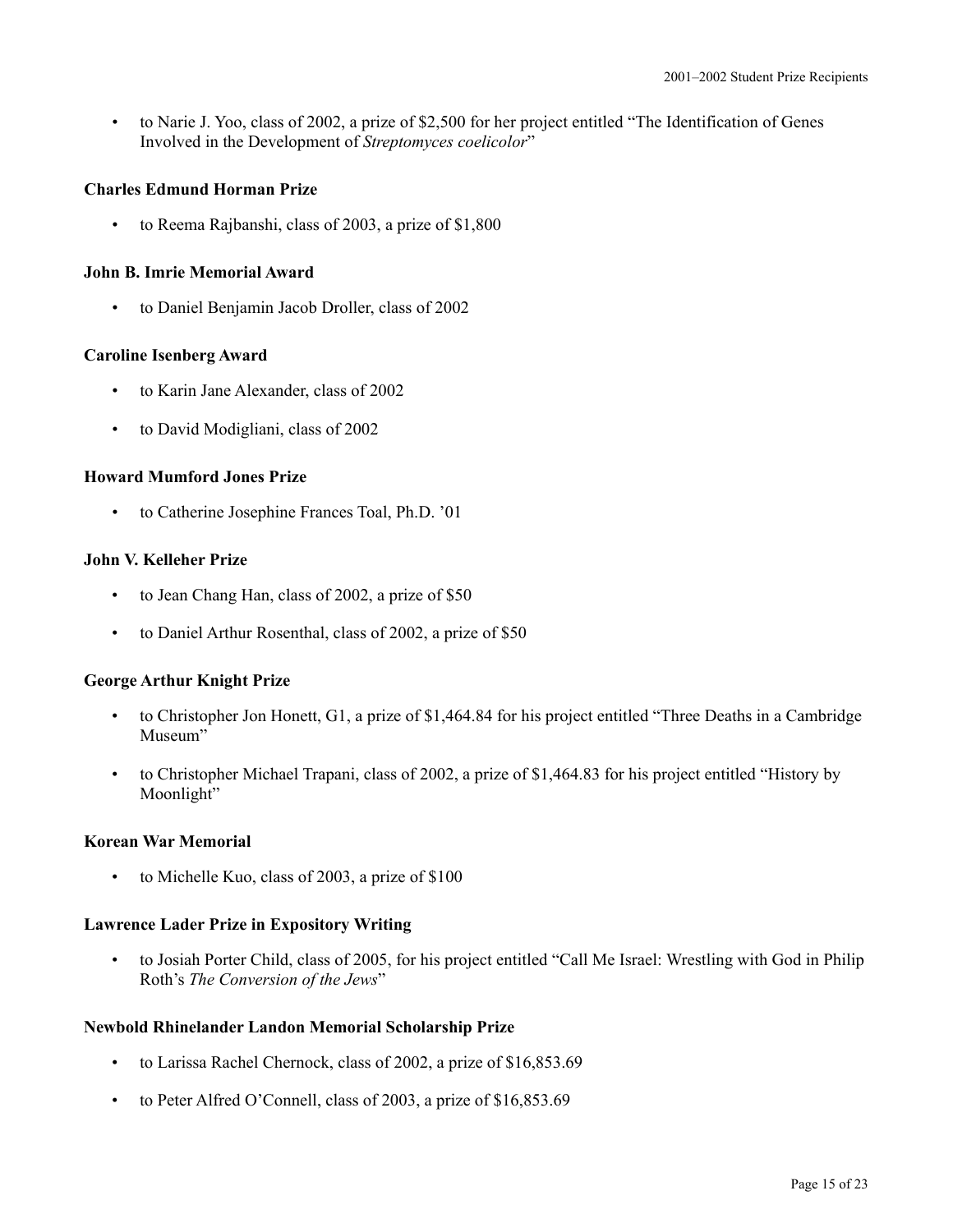## **Doris Cohen Levi Prize**

- to Sara Beth Heller, class of 2002, a prize of \$750
- to Sarah Ina Meyers, class of 2002, a prize of \$750

## **Jonathan Levy Award**

• to Emily Sophia Hazard Knapp, class of 2003, a prize of \$500

## **David Mason Little, Class of 1918, Prize**

• to Rachel Anne Vessey, class of 2003, a prize of \$25

## **Lowell House Intramural Athletics Award**

- to Ellen Sherman Schulz, class of 2002, a prize of \$50
- to William Alexander Sokol, class of 2001, a prize of \$50

## **George Emerson Lowell Scholarship Prize**

- to Peter Alfred O'Connell, class of 2003, a prize of \$250
- to Zachary Samuel Podolsky, class of 2004, a prize of \$250

#### **Hugh F. MacColl Prizes**

• to Anthony S. Cheung, class of 2004, a prize of \$1,190.07 for his project entitled "No Unnecessary Noise"

#### **Marshall Tankard Award**

• to Casey Mee Lee Daum, class of 2003, a prize of \$25

## **Patrick C. Melendez Award**

- to Colby Shepard Hall, class of 2002, a prize of \$50
- to Peter Booth Karlen, class of 2002, a prize of \$50

## **Mill-Taylor Prizes**

- to Michelle Kuo, class of 2003, a prize of \$250
- to Benjamin MacDonald Schmidt, class of 2003, a prize of \$250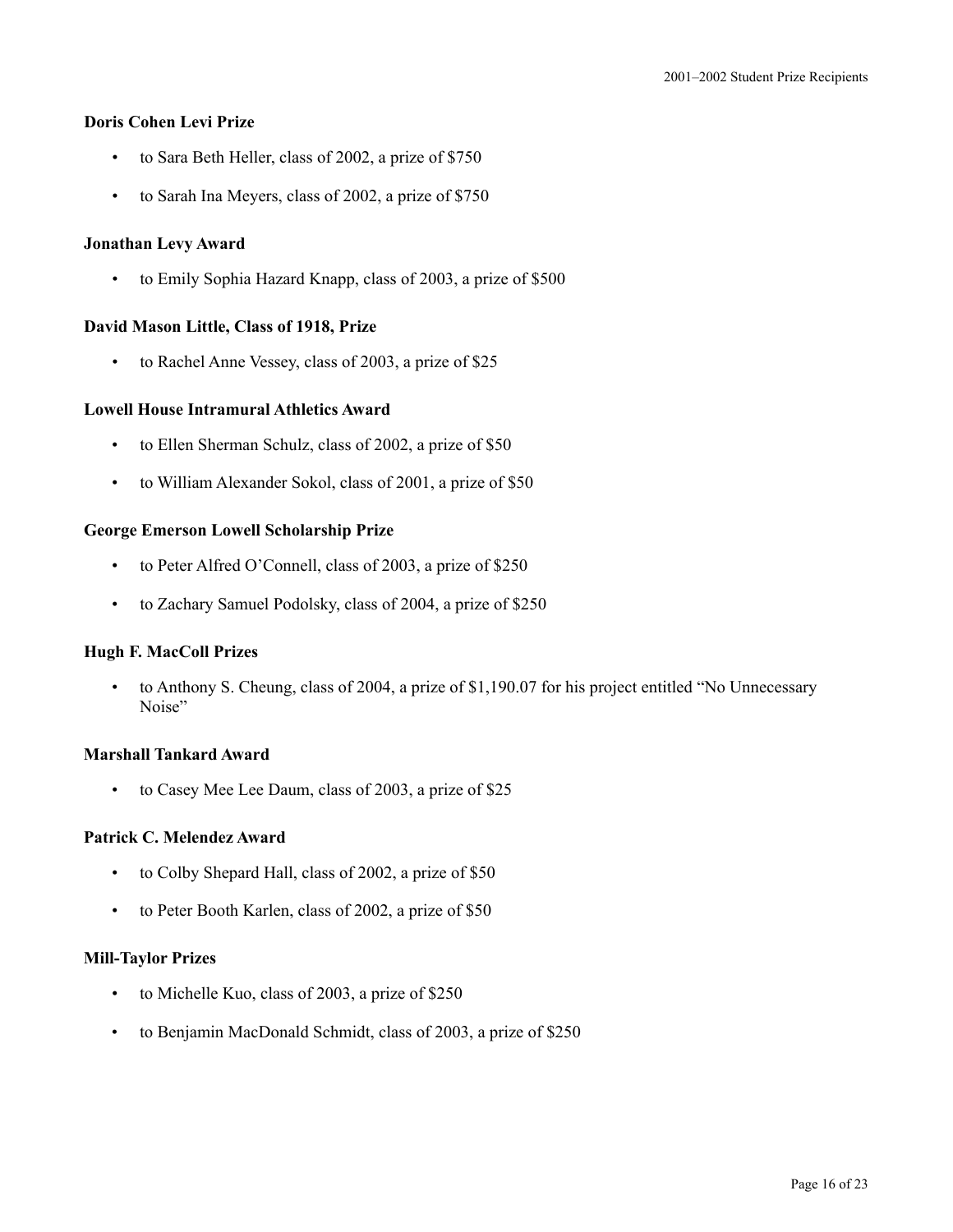# **Perry Miller Prize**

• to Avraham Simcha Steinberg, class of 2002, a prize of \$75 for his project entitled "The Heroism of Laughter and the Community of Laughers: The Wabbit and World War II Amerwica"

## **Tazuko Ajiro Monane Prize**

• to Tara Kathleen McAllister, class of 2002, a prize of \$1,000

## **Sally and Cresap Moore Prize**

to Rachel Rose Hoffman, class of 2002, a prize of \$50

## **James Buell Munn Book Prize**

to Stephen Chartey Quarcoo, class of 2002, a prize of \$100

## **Noma-Reischauer Prizes in Japanese Studies**

- to Mari M. Calder, class of 2002, for her project entitled "Achieving Power without Power? The Politics of Japanese Immigrant Policy in Comparative Perspective"
- to Ilya Garger, M.A. '02, for his project entitled "*Yomiuri* vs. *Asahi*: Japanese Newspapers and the Debate over Constitutional Revision"

#### **Oliver-Dabney Junior Prize in History and Literature**

• to Michael Thomas O'Neill, class of 2003, a prize of \$75 for his project entitled "Southern Cross: Exploring the Mississippi Summer Project of 1964 through James Baldwin's *The Fire Next Time*"

# **Oliver-Dabney Senior Prize in History and Literature**

• to Abby Lynn Schlatter, class of 2002, a prize of \$75 for her project entitled "Chocked by the Weeds of Domesticity: Inserting Edith Summers Kelley into American Feminist Thought"

#### **Oliver-Dabney Sophomore Prize in History and Literature**

• to Shannon Frances Ringvelski, class of 2004, a prize of \$75 for her project entitled "Trafficking in Sacred Things: The *Inferno*'s Fraudulent and the Problems of Imitation"

# **Mary G. Paget Prize**

to Jennifer Beth Monti, class of 2002

#### **Joseph Garrison Parker Prize**

• to Claire Elliott Herrick, class of 2002, a prize of \$769.51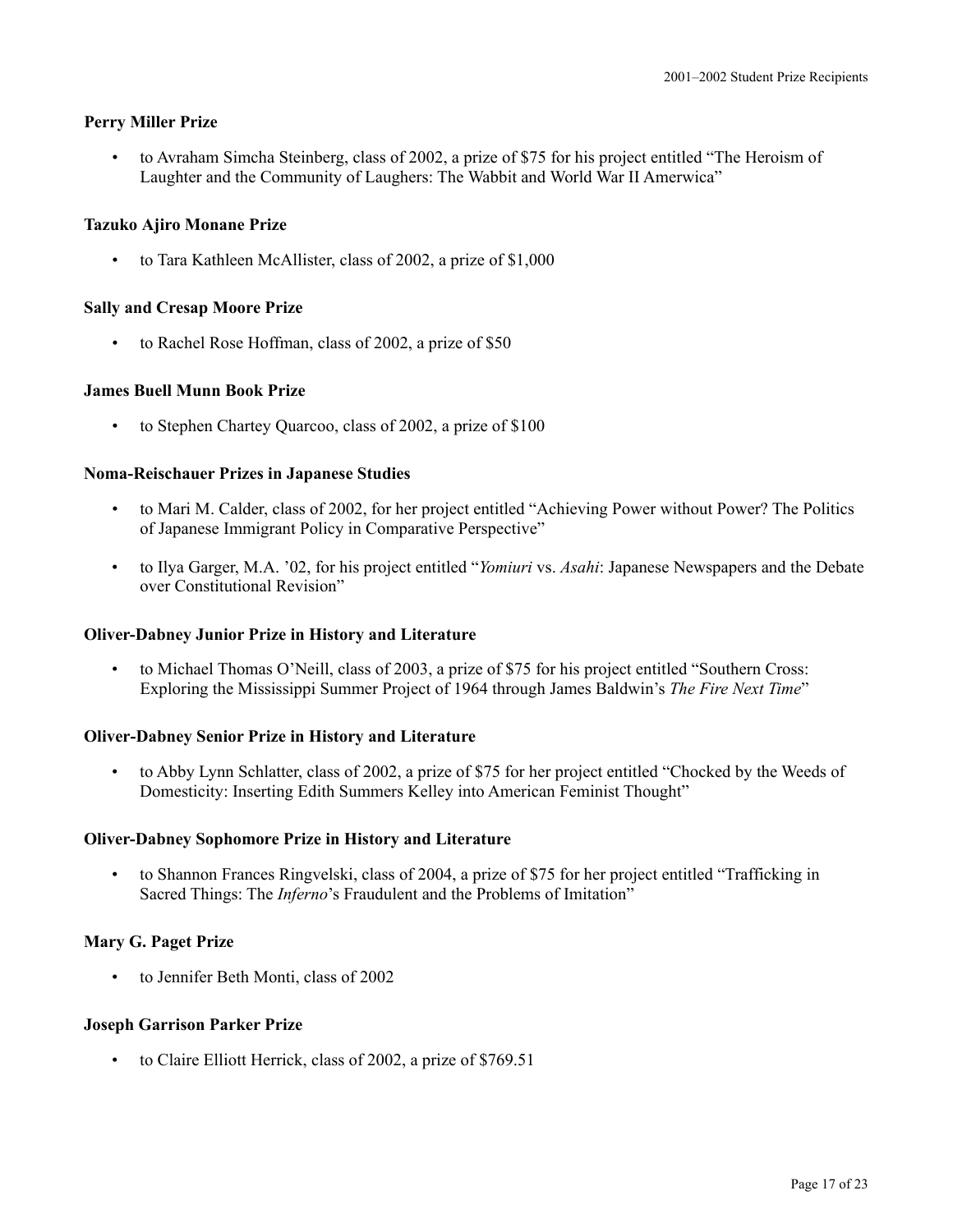## **Pease Thesis Prize**

• to Nathaniel Mendelsohn, class of 2002, a prize of \$250

## **Elliott and Mary Perkins Prize**

• to Amara Lee Murray, class of 2003, a prize of \$100

## **Reginald H. Phelps Prize**

- to Deborah Leigh Fairchild, A.L.B. '02, a first-place prize of \$1,000
- to Robert Joseph Matthews, A.L.B. '02, a second-place prize of \$750
- to Lisa Ann Barca, A.L.B. '02, a third-place prize of \$500
- to Audrey Mary Huff, A.L.B. '02, a third-place prize of \$500

## **Wendell Phillips Memorial Scholarship Prize**

• to Nitin Shah, class of 2002, a prize of \$1,884.96

## **Norman Podhoretz Prize in Jewish Studies**

• to Jonathan Marc Gribetz, class of 2002, a prize of \$2,000 for his project entitled "A Fresh Vision of Democracy: An Internal Critique of Cultural Pluralism and Zionism in the Thought of Horace M. Kallen"

# **Edward H. Potter Prize Fund**

- to Eric Justin Aiese, class of 2002, a prize of \$850.52
- to Kristopher Mark Mendez, class of 2002, a prize of \$850.52
- to Isauro Villarreal, class of 2002, a prize of \$850.52

#### **Susan Anthony Potter Prize**

• to Dara Horn Shulman, G2, for her project entitled "Moral Structures in I. J. Singer's *Yoshe and the Calf*  and B. Singer's *The Magician of Lublin*: Toward a Definition of Narrative Demand"

## **Susan Anthony Potter Prize in Spanish Literature of the Golden Age**

- to Adam Craig Weiss, class of 2002, a first-place prize of \$1,500 for his project entitled "Despues del amor cortes: La transformacion de la belleza femenina en *Don Quixote*"
- to Ashley Eva Isaacson, class of 2004, a second-place prize of \$750

# **Radcliffe College Alumnae Association Award**

• to Michelle Anne Guerette, class of 2002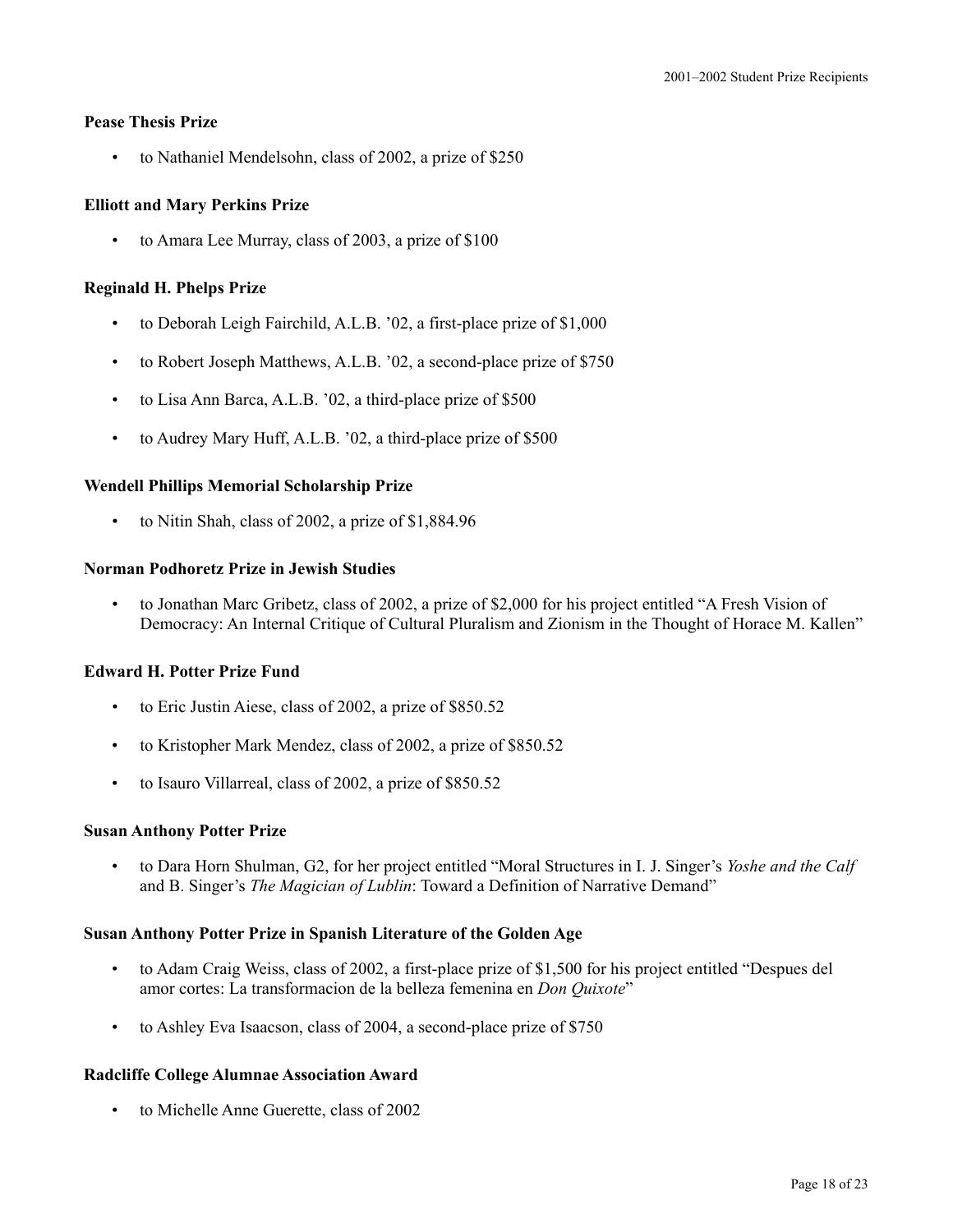#### **John P. Reardon, Jr., Award**

• to John Norton Friedman, class of 2002

# **Richardson Scholarship Prize**

• to Alec Justin Nevala-Lee, class of 2002, a prize of \$500

# **Robert Fletcher Rogers Prize**

- to Alexander Daniel-Joseph Healy, class of 2002, a prize of \$275 for his project entitled "Zero Knowledge Proofs"
- to Lionel Timothy Levine, class of 2002, a prize of \$275 for his project entitled "Clifford Algebras and Vector Fields on Spheres"

# **Robert and Maurine Rothschild Prize**

- to Adriane Hunsberger Gelpi, class of 2002, a prize of \$300 for her project entitled "Experimental Space and the Problem of Double Consciousness in Turn of the Century Boston"
- to Hallam Stevens, class of 2002, a prize of \$300 for his project entitled "Symmetry, Aesthetics, Accelerators: The Roles of Fundamental Physics in (Post-)Modern Society"

#### **Francis Sales Prize**

• to Sarah Elizabeth Hoff, class of 2002, a prize of \$3,000

# **Endicott Peabody Saltonstall Prize**

to Trevor Davis Dryer, class of 2002, a prize of \$4,522.77

# **John Osbourne Sargent Prize for a Latin Translation**

• to Sharon Louise Harvey, class of 2002, a prize of \$200

## **Lisa Schnitzer Prize**

• to Avik Chatterjee, class of 2002, a prize of \$25

# **Carl Schurz Prize**

• to Laura Elizabeth Schubert, class of 2005, a prize of \$200

# **V. M. Setchkarev Memorial Prizes**

• to Susan Elizabeth Barba, G4, a prize of \$200 for her project entitled "Sight, Insight, and Memory in Mandelstam's Journey to Armenia"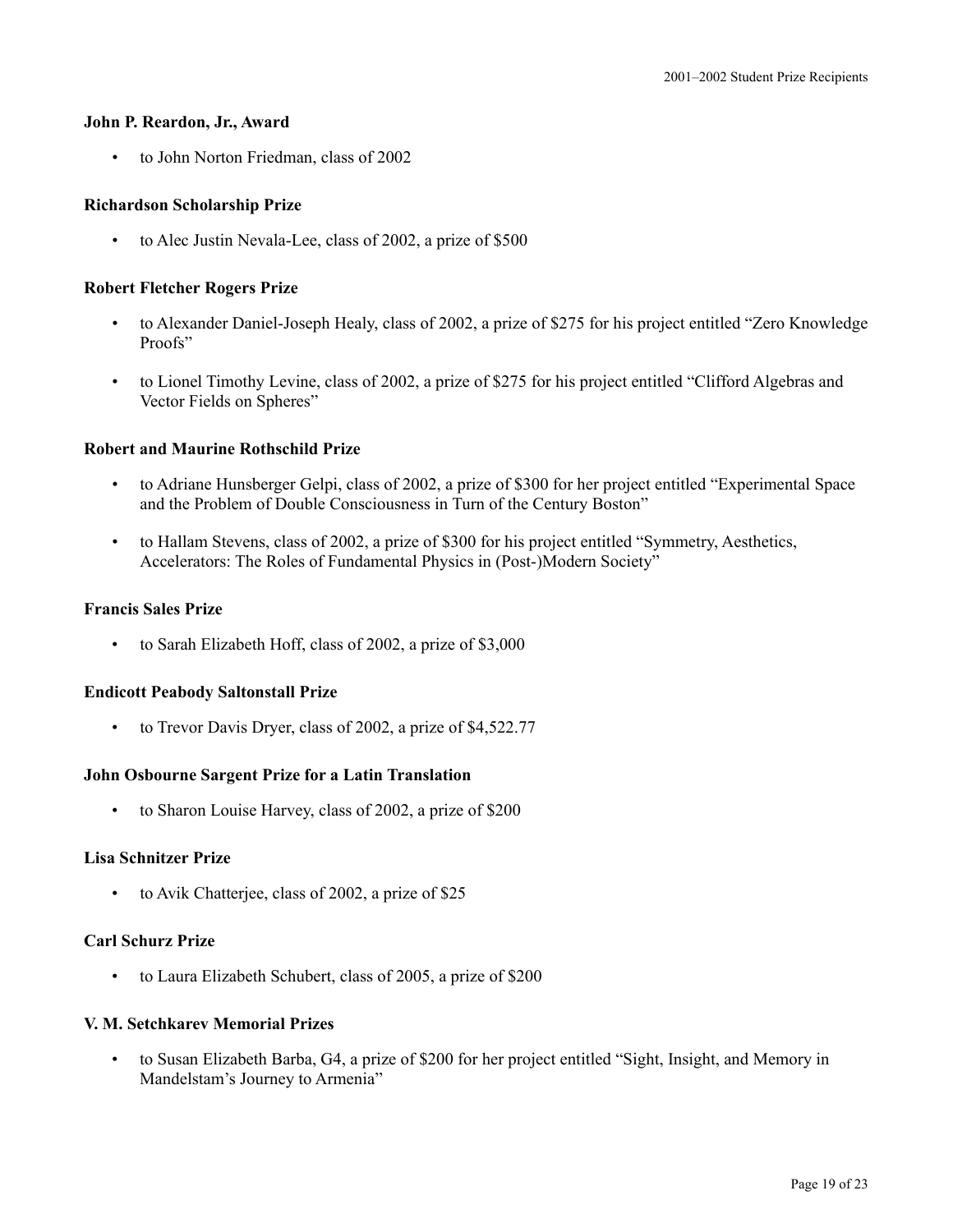## **Slavic Literatures and Cultures Award**

• to Micaela Tegan Chatman, class of 2002, a prize of \$150 for her project entitled "A Novel Detective Story: Self-Knowledge in Tolstoy's *Anna Karenina*"

## **Thomas Small Prizes**

- to Leslie Frederica Goodwill-Cohen, A.L.M. '02, a prize of \$1,000
- to Scott Richard Lundgren, A.L.M. '02, a prize of \$1,000

## **Smyth Thesis Prize**

• to Rachel Elizabeth Ahern, class of 2002, a prize of \$250

## **George B. Sohier Prize**

• to Christopher Michael Trapani, class of 2002, a prize of \$250 for his project entitled "Songs from the Plays: Creating a Musical Reflection of Kenneth Koch's Poetry"

## **Barbara Miller Solomon Prize**

• to Dehn Wolcott Henry Gilmore, class of 2002, a prize of \$75 for her project entitled "'It Is We Who Gnaw Like the Worm': Thomas Hardy's Novels and Victorian Debates about Artistic Permanence"

# **Sosland Prize in Expository Writing**

• to Yi-An Huang, class of 2005, for his project entitled "Does Our Complacency Make Us Complicit? Weighing Our Moral Duty to Fight AIDS"

# **Adelbert W. Sprague Prize**

• to Yun Du, G1, a prize of \$1,442.33 for her project entitled "Ennui"

# **Jack M. Stein Teaching Fellow Prize in Germanic Languages**

• to Julie Kalani Smith Allen, G4, a prize of \$1,000

# **Zeph and Diana Stewart Prize**

• to Rachelle Kathryn Gould, class of 2003, a prize of \$100

#### **Phyllis Strimling Award**

• to Heather C. Wynne, CSS '02, a prize of \$500

# **Matthew Strominger Prize**

• to Elly Rachel Truitt, G2, a prize of \$1,500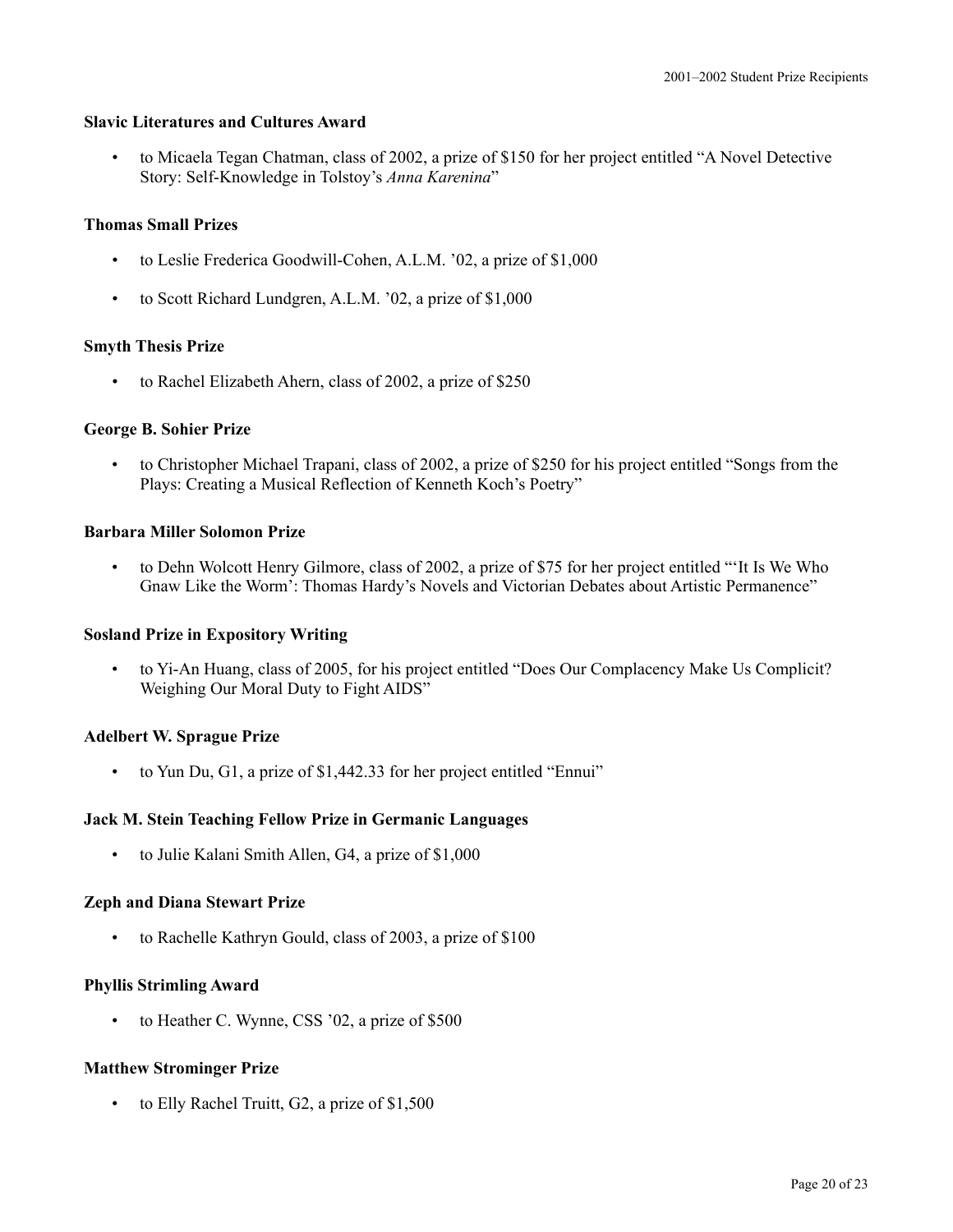#### **Louis B. Sudler Prize in the Arts**

- to Christopher James Hossfeld, class of 2002, a prize of \$1,000
- to Cary Palmer McClelland, class of 2002, a prize of \$1,000
- to Jeffrey Tzengene Sheng, class of 2002, a prize of \$1,000

# **Charles Sumner Prize**

• to Peter Warren Singer, Ph.D. '01, a prize of \$9,446.52 for his project entitled "Corporate Warriors: The Privatized Military Industry"

# **Tau Beta Pi Prize**

to Benjamin Henry Yolken, class of 2002, a prize of \$100

# **Benjamin Teel Memorial Prize**

• to Trevor Davis Dryer, class of 2002, a prize of \$25

# **Alexis de Tocqueville Prizes in Social Studies**

- to Albert Hyunbae Cho, class of 2002, a prize of \$500 for his project entitled "The Rainbow and the Pot of Gold"
- to Brian Alden Shillinglaw, class of 2002, a prize of \$500 for his project entitled "Epistemological Change and the Development of Capitalist Agriculture in Eighteenth-Century England"

# **Robert N. Toppan Prize**

• to Arash Abizadeh, class of 2001, a prize of \$6,165.55 for his project entitled "Rhetoric, the Passions, and Differences in Discursive Democracy"

# **Joan Gray Untermyer Poetry Prize**

• to Emily Nicole Ogden, class of 2002, a prize of \$500 for her project entitled "Hawk, Surveyor, Pearl, and Carrying"

# **Luisa Vidal de Villasante Award**

• to Travis Eastman Zadeh, G2, for his project entitled "Of Texts and Dying in Garcilaso: Mortality in the Metaphor Writing"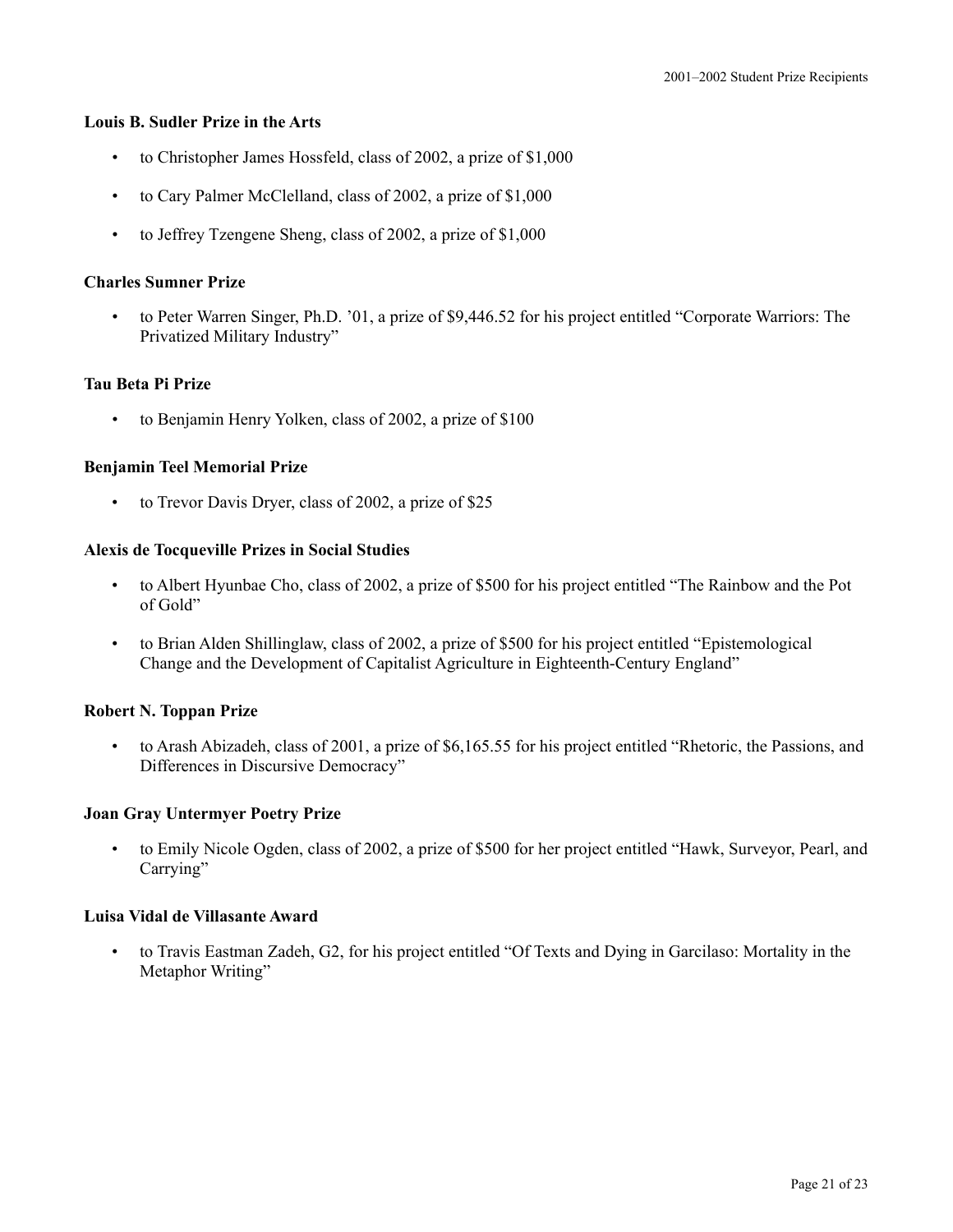# **Visiting Committee Prize for Undergraduate Book Collecting**

- to David Michael Orenstein, class of 2002, a first-place prize of \$1,000 for his essay and bibliography on China
- to Jura Pintar, class of 2005, a second-place prize of \$750 for his project entitled "Praxis Philosophy and Book Collecting Practi(s)e: From Marxians to Martians?"
- to Susan Patricia Long, class of 2002, a third-place prize of \$500 for her essay and bibliography on family-owned books

# **Esther Sellholm Walz Prize**

• to Justice Herschel Kraus, G1, a prize of \$500 for his project entitled "Freedom and Fatalisms in Buchner's *Dantons Tod*"

## **Philip Washburn Prize**

• to Stephen Edward Sachs, class of 2002, a prize of \$500

## **Selma and Lewis H. Weinstein Prize in Jewish Studies**

• to Michael Gerber, class of 2002, for his project entitled "The Jewish Literary Tradition: The Conceptualization of Jewish History and of Judaism in Harry Austryn Wolfson's Semitics 9 Lecturers, 1926–1927"

#### **Barrett Wendell Sophomore Essay Prize**

• to Yan Fang, class of 2004, a prize of \$75 for her project entitled "The Insider-Outsider: Lily Bart and Friendship in Edith Wharton's *House of Mirth*"

#### **Jacob Wendell Scholarship Prize**

• to Elizabeth Regina Schemm, class of 2004

#### **Jane Coolidge and Walter Muir Whitehill Prize**

- to Scott Sang-Hyun Lee, class of 2003, a prize of \$50
- to Sachin Mysore Shivaram, class of 2003, a prize of \$50

#### **B. J. Whiting Book Prize**

- to Kyle Douglas Hawkins, class of 2002, a prize of \$50
- to Rasheed H. Townes, class of 2002, a prize of \$50